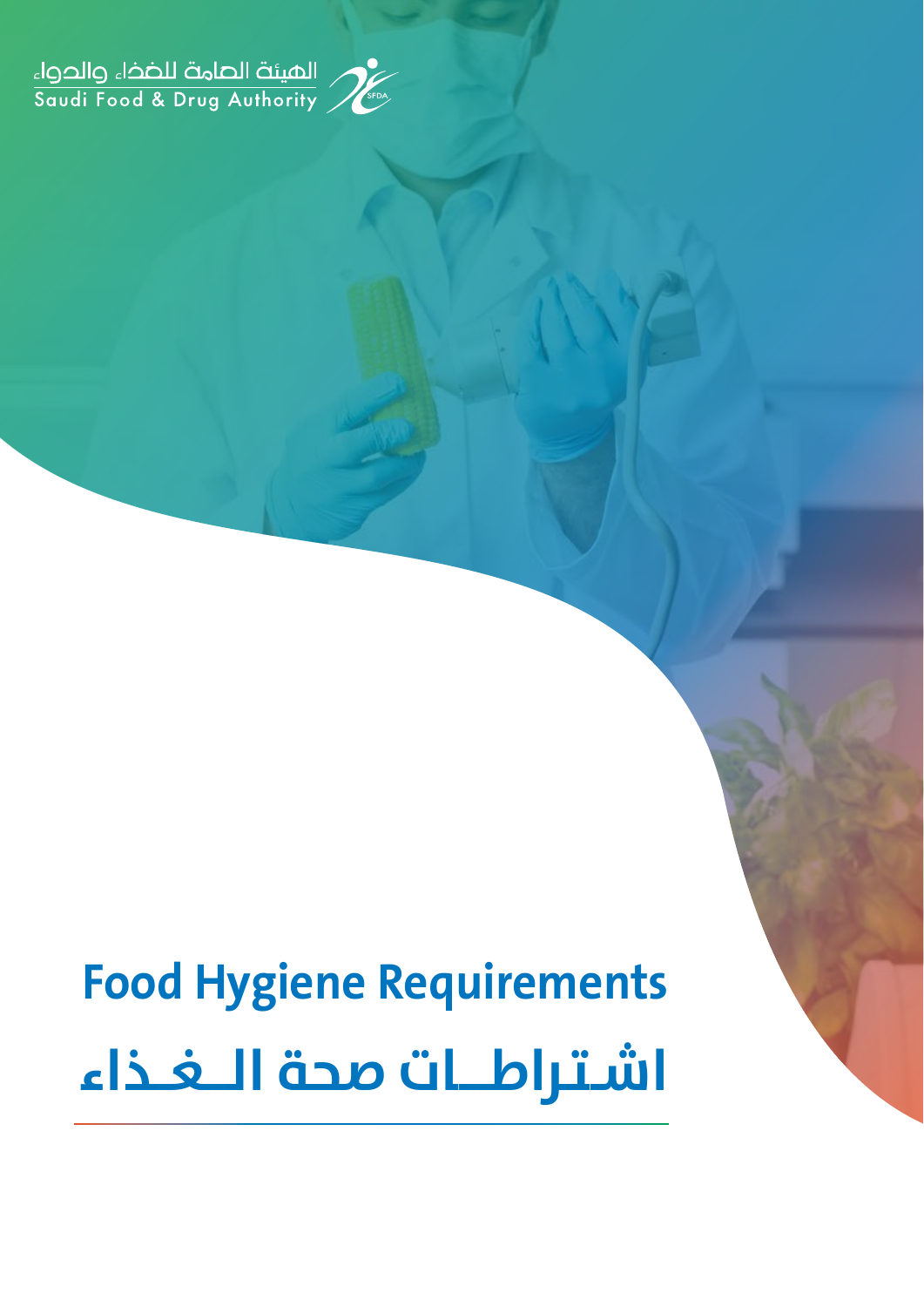## **Food Hygiene Requirements**

### ◯ Chapter | General Subject matter, Scope and Definitions

Article 1 Scope Article 2 Definitions

Chapter II Chapter II Obligations on Food Business Operator

Article 3 General Obligation

Article 4 General and Specific Requirements

- Article 5 Registration and Licencing
- Article 6 HACCP Principles

Article 7 Traceability

Article 8 Recall

Article 9 Placing on the market of food

**Annex | Primary Production** 

Chapter I General Requirements Chapter II Milk Production Holdings

Annex II General Hygiene Requirements for All Food Business Operators

## Part I

- Chapter I General requirements for food premises
- Chapter II Specific requirements in rooms where foodstuffs are prepared, treated or processed
- Chapter III Requirements for movable and/or temporary premises
- Chapter IV Transport
- Chapter V Equipment requirements
- Chapter VI Food waste
- Chapter VII Water supply
- Chapter VIII Personal hygiene
- Chapter IX Provisions applicable to foodstuffs
- Chapter X Wrapping
- Chapter XI Heat Treatment
- Chapter XII Training

### Part II

- Chapter XIII Manufacture of Minced Meat and Meat Preparations
- Chapter XIV Manufacture and Processing of Meat Products
- Chapter XV Manufacture and Processing of Dairy Products
- Chapter XVI Manufacture and Processing of Fishery Products
- Chapter XVII Eggs and Egg Products
- Chapter XVIII Honey
- Chapter XIX Water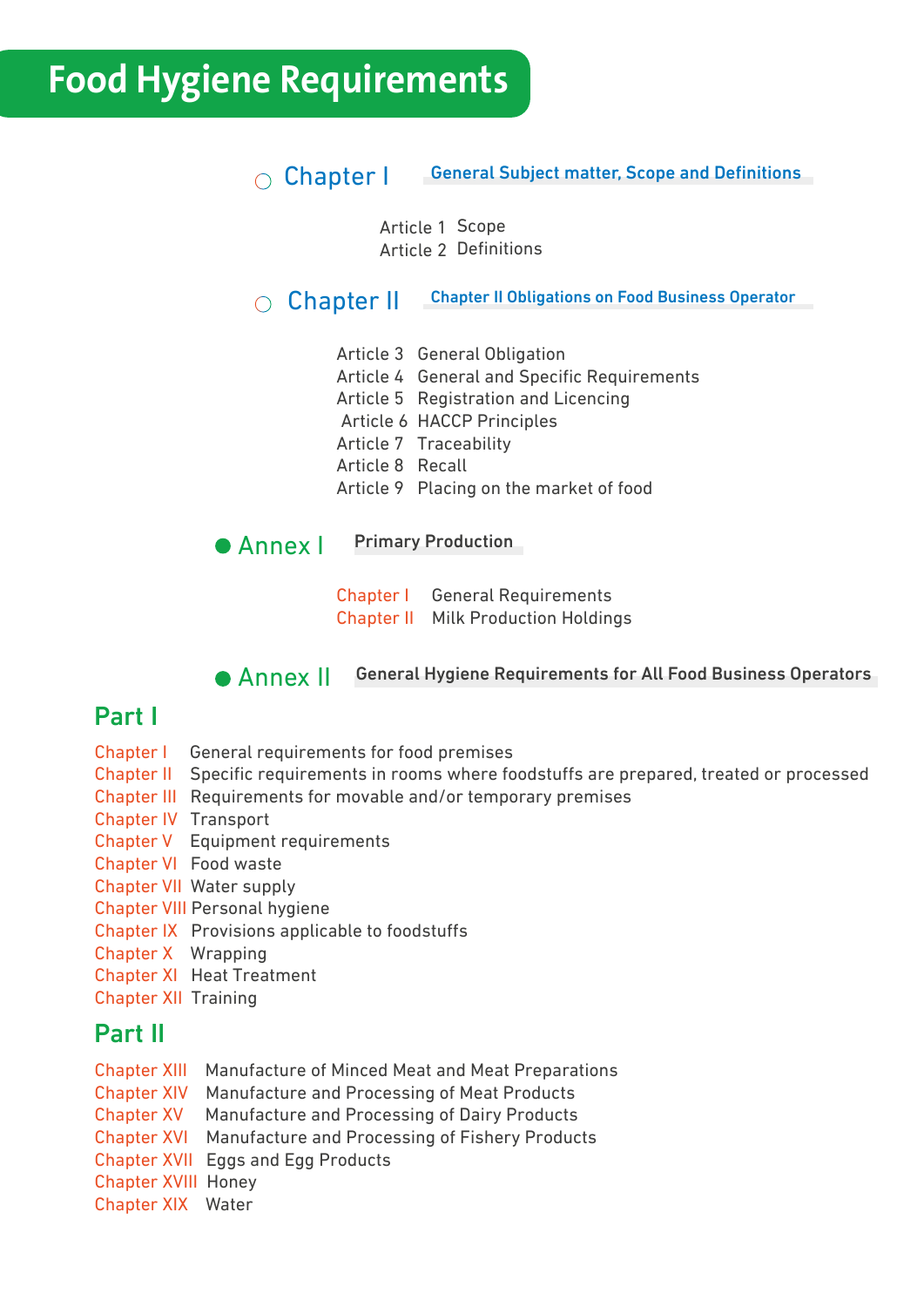# **Introduction**

Pursuant to Article 4, 27, and 28 under the bylaws of the Saudi Food Act, these requirements lay downcommon rules and principles, in particular in relation to the manufacturers 'and competent authorities' responsibilities, structural, operational and hygiene requirements for establishments, procedures for licensing and approval of establishments, requirements for storage and transport of foodstuff.

These Guidelines constitute a common basis for the hygienic production of all food, including products of animal origin. In addition to this common basis, specific hygiene rules are necessary for food of animal origin and water.

In addition to the provisions and rules laid down in these Guidelines, all approved regulations in connection with the safety and wholesomeness of food have to be taken into account.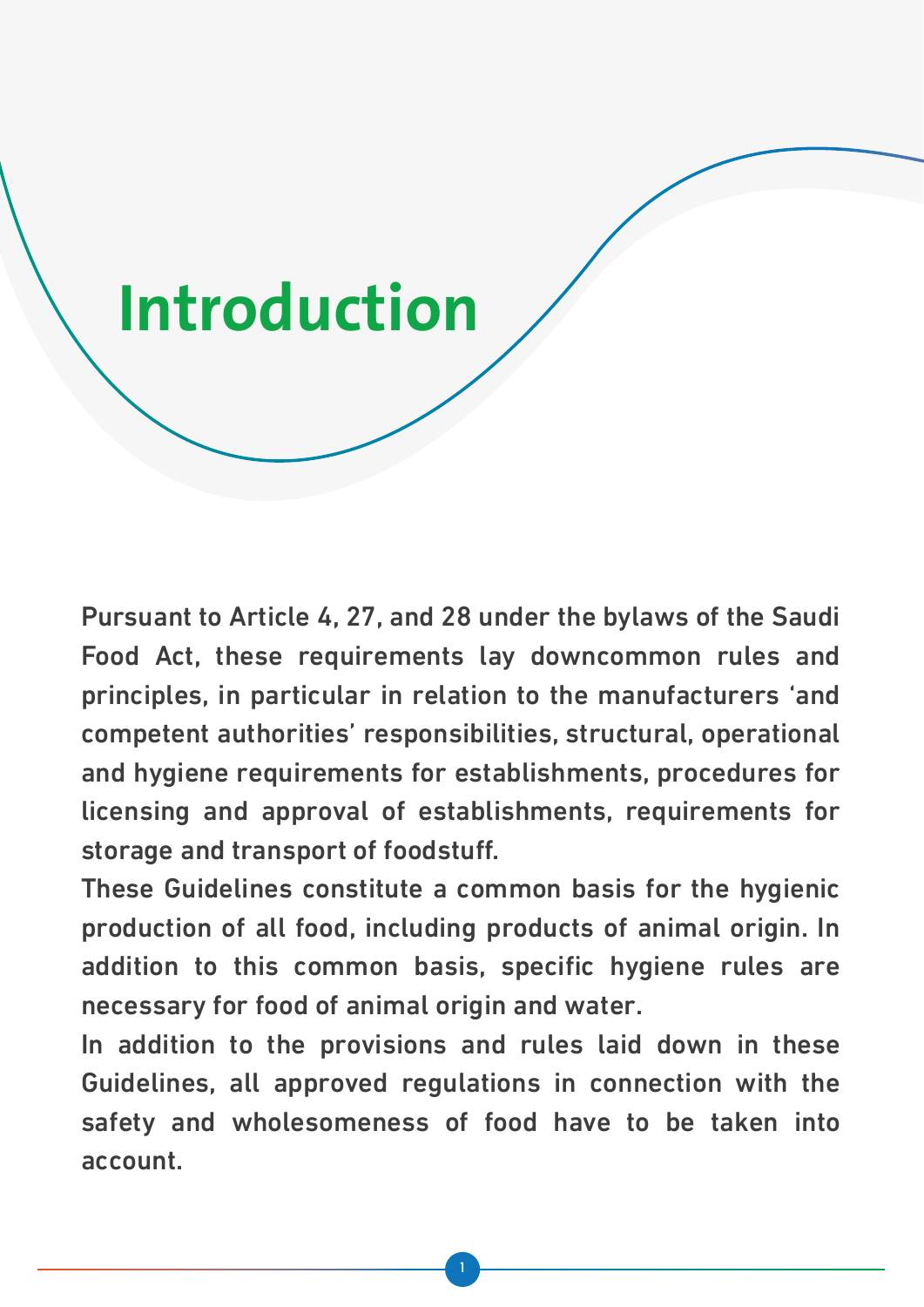

## **Chapter I: General Subject Matter, Scope and Definitions**

## Article 1: Aim and scope

These Guidelines have its main objective, to achieve a high level of protection for human health and lay down general and specific rules and responsibilities for Food Business Operators on the hygiene of foodstuffs and the requirements for food premises and establishments. In addition to these guidelines, the following principles shall be taking into consideration:

 $\bigcirc$  Primary responsibility for food safety rests with the food business operator;

It is necessary to ensure food safety throughout the food chain starting with primary production;

 $\bigcirc$  General implementation of procedures based on the HACCP principles;

 2. These Guidelines apply to all KSA-based food premises, and foreign facilities intending to export their products to Saudi Arabia, taking into account the import requirements and conditions as well as the framework for approving competent authorities and establishments (for products of animal origin) in the exporting country.



The definitions of the Food Act apply also to these Guidelines

1) The Authority means Food & Drug Authority,

2) Food Act means the approved Saudi Food Act,

3) Food Business means any undertaking, whether profit or nonprofit, public or

private, carrying out any activities at any stage of production, processing, distribution

and placing on the market of food, with the exception of household kitchens

4) Food safety measures are steps taken to protect human and human health from the

risks associated with food additives, food contaminants, foodborne and plant-borne diseases.

They also include any further measures, regulations, policies or procedures directly related to food safety.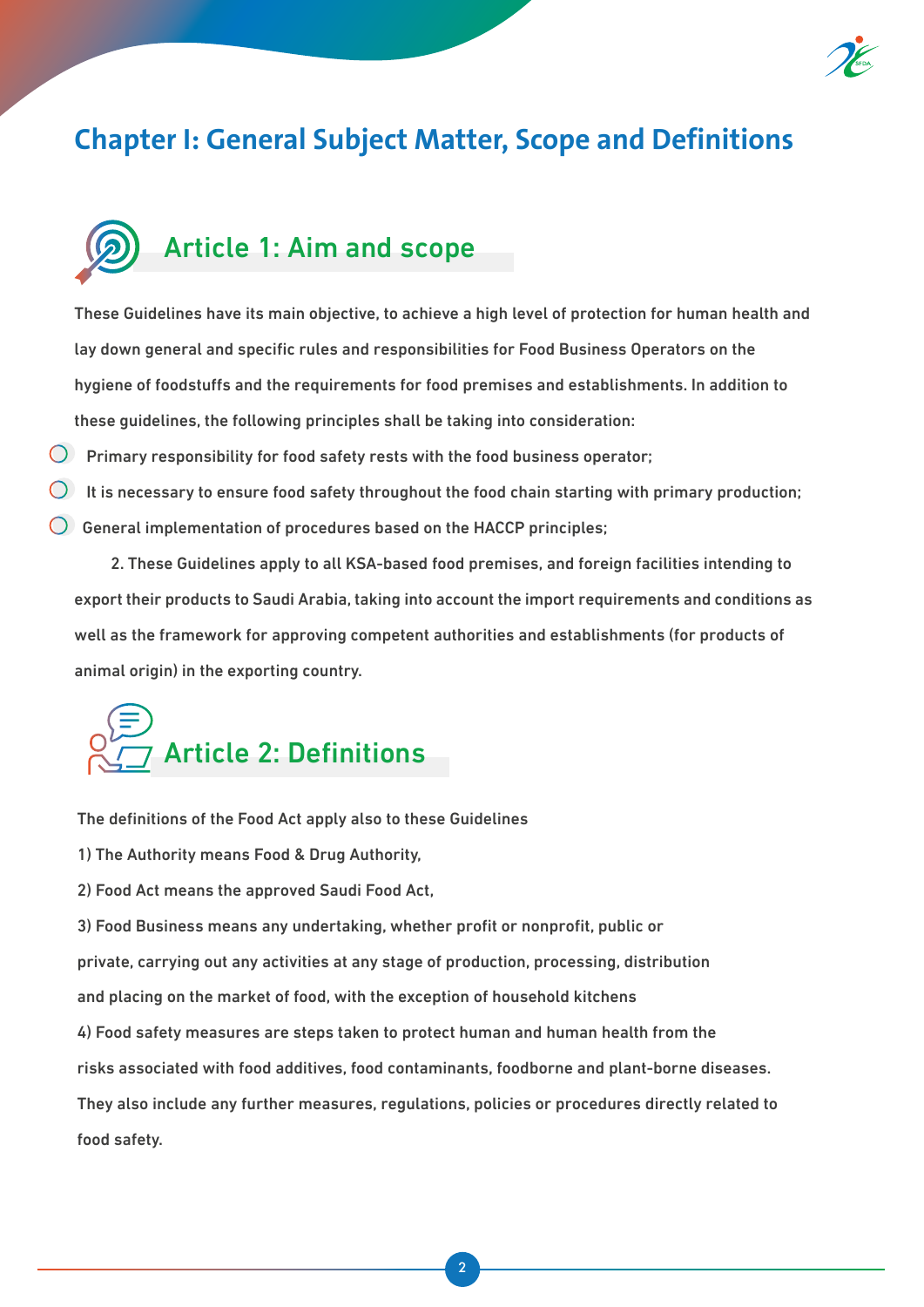

5) Food Business Operator is a natural or legal person responsible for ensuring that the requirements of food law are met within the food business under their control.

6) Movable and/or temporary premises mean premises that are not permanent structures or not used exclusively for food processing activities. This includes marquees, market stalls, mobile sales vehicles, vending machines and premises used primarily as private dwelling-houses but where foods are regularly prepared for placing on the market

7) Equipment includes any apparatus, furnishings and utensils used for the storage, preparation and distribution of food and drink;

8) Food hygiene, hereinafter called 'hygiene', refers to measures and conditions necessary to prevent hazards and to ensure fitness for human consumption of a foodstuff taking into account its intended use;

9) Risk means a probability function of an adverse health effect and the severity of that effect, as a consequence of exposure to a food hazard;

10) Contaminants refer to substances introduced inadvertently to food at any production stage and render food unfit for human consumption.

11) Traceability refers to the process of tracing food or any substance intended to be or expected to be incorporated into food through all stages of production.

12) Packaging is the process of placing one or more wrapped foodstuffs in a container;

13) Wrapping means the placing of a foodstuff in a wrapper or container in direct contact with the foodstuff concerned, and the wrapper or container itself;

14) Hermetically sealed container is a container that is designed to seal off the content from the entry of hazards;

15) Processing means any action that substantially alters the initial product, including heating, smoking, curing, maturing, drying, marinating, extraction, extrusion or a combination of those processes;

16) Processed products means foodstuffs resulting from the processing of unprocessed products. These products may contain ingredients that are necessary for manufacturing or to give specific characteristics;

17) Unprocessed products are foodstuffs that have not undergone processing, but have been divided, parted, severed, sliced, boned, minced, skinned, ground, cut, cleaned, trimmed, husked, milled, chilled, frozen, deep-frozen or thawed;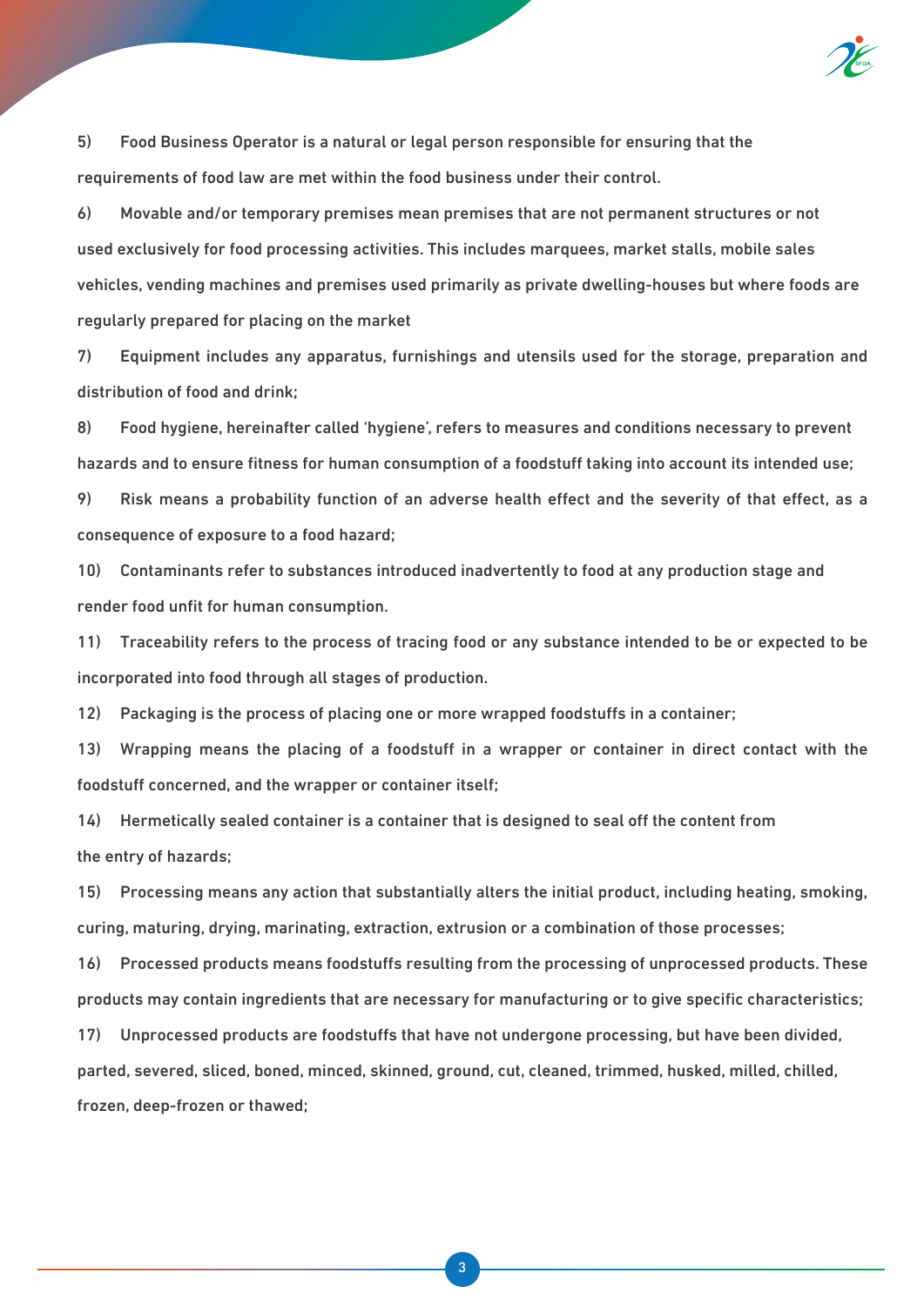

18) Primary products means products of primary production including products of the soil, of stock farming, of hunting and fishing;

19) Products of Animal Origin means

a. Food of animal origin, including honey

b. Live bivalves, live echinoderms, live tunicates and live marine gastropods intended for human consumption

c. Other animals destined to be prepared with a view to be supplied alive to the final consumer

20) Minced Meat refers to meat (beef, mutton, or meat of goat camel or poultry), whether fresh frozen or chilled, which have been, after thawing, minced and possibly kept chilled or frozen. It may contain one or more of the approved added ingredients.

21) Processed meat means fresh meat, including minced meat, containing food ingredients, seasonings or additives added to it and/or which has undergone processes insufficient to alter the internal muscle fiber structure and which therefor still has the characteristics of fresh meat;

22) Meat Products means processed products resulting from the processing of meat or further processing of processed meat, so that the cut surface no longer has the characteristics of fresh meat;.

23) Mechanically Deboned Meat (MDM) is a paste-like meat product obtained mechanically by forcing high pressure to separate and remove bones and cartilages connected to the muscle tissues of carcasses.

24) Dairy Products means processed products resulting from the processing of raw milk of further processing of such processed products;

25) Fishery product means all seawater or freshwater animals (except live bivalves, live echinoderms, live tunicates and live marine gastropods) whether wild or farmed. It includes all edible forms, parts and products of such animals;

26) Fresh fishery products mean unprocessed fishery products, whether whole or prepared, that have not undergone any treatment to ensure preservation except chilling. It includes such products packaged under vacuum or in a modified atmosphere;

27) Prepared Fishery products means unprocessed fishery products that have undergone an operation affecting their anatomical wholeness such as gutting, heading, slicing, fileting and/or chopping;

4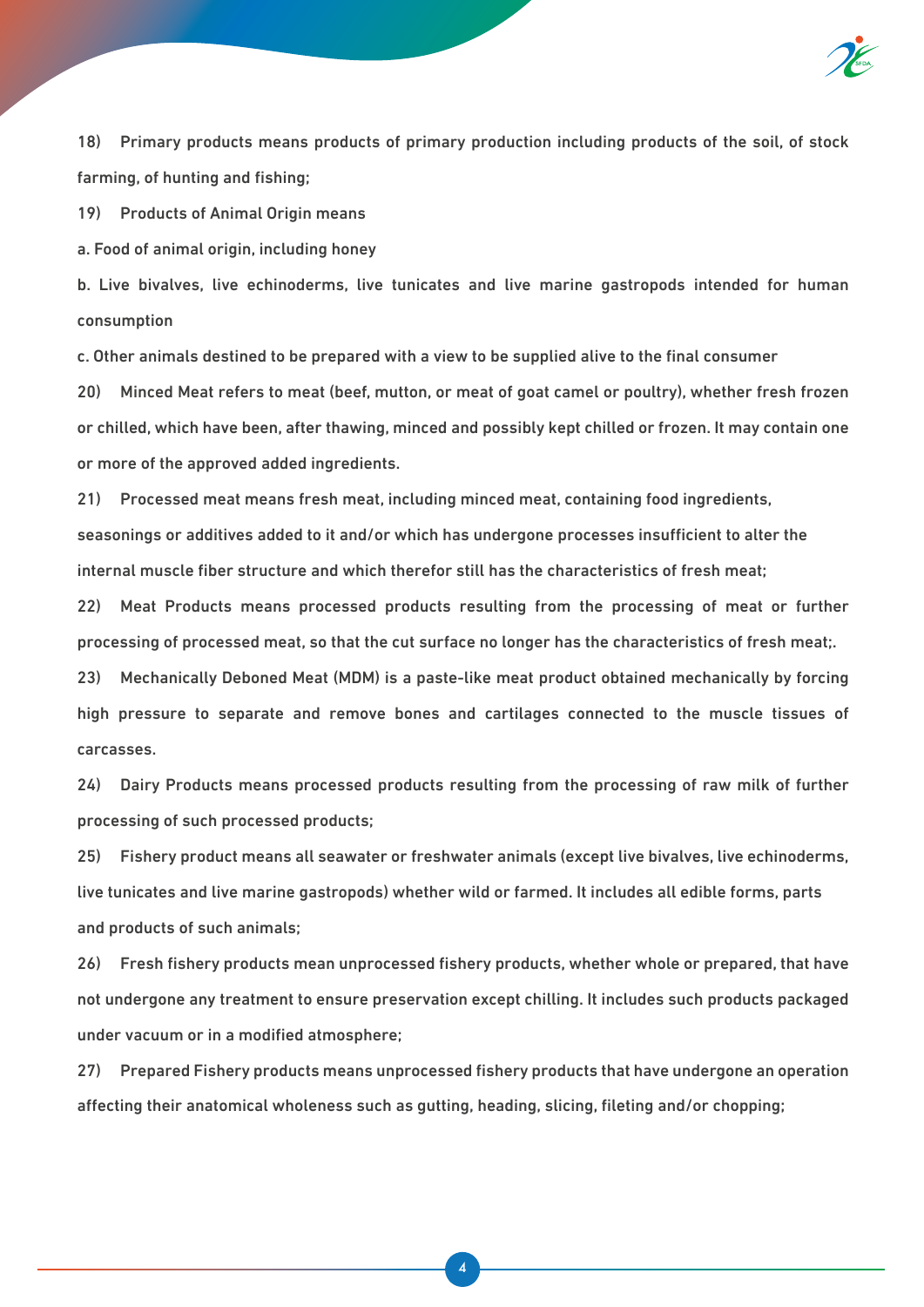

28) Processed Fishery products means processed products resulting from the processing of fishery products or the further processing of such processed products;

29) Potable water means water meeting the minimum requirements of water quality intended for human consumption laid down in KSA law;

30) Clean seawater means natural, artificial or purified seawater or brackish water that does not contain micro-organisms, harmful substances or toxic marine plankton in quantities capable of directly or indirectly affecting the health quality of food;

31) Clean water means clean seawater and fresh water of a similar quality.

32) Food Sanitation Practices refer to the necessary risk control measures applied to ensure that food, considering its intended use, is fit for human consumption through all stages of production.

33) Health and Environment Controls refer to the mandatory environment and health conditions and requirements, which food handlers must meet as outlined by the approved relevant regulations.

34) Inspection is the examination and monitoring of food at any production stage to ensure its compliance with the regulations.

35) Inspector is an individual with the right qualifications to perform a certain inspection duty as part of a general food inspection plan.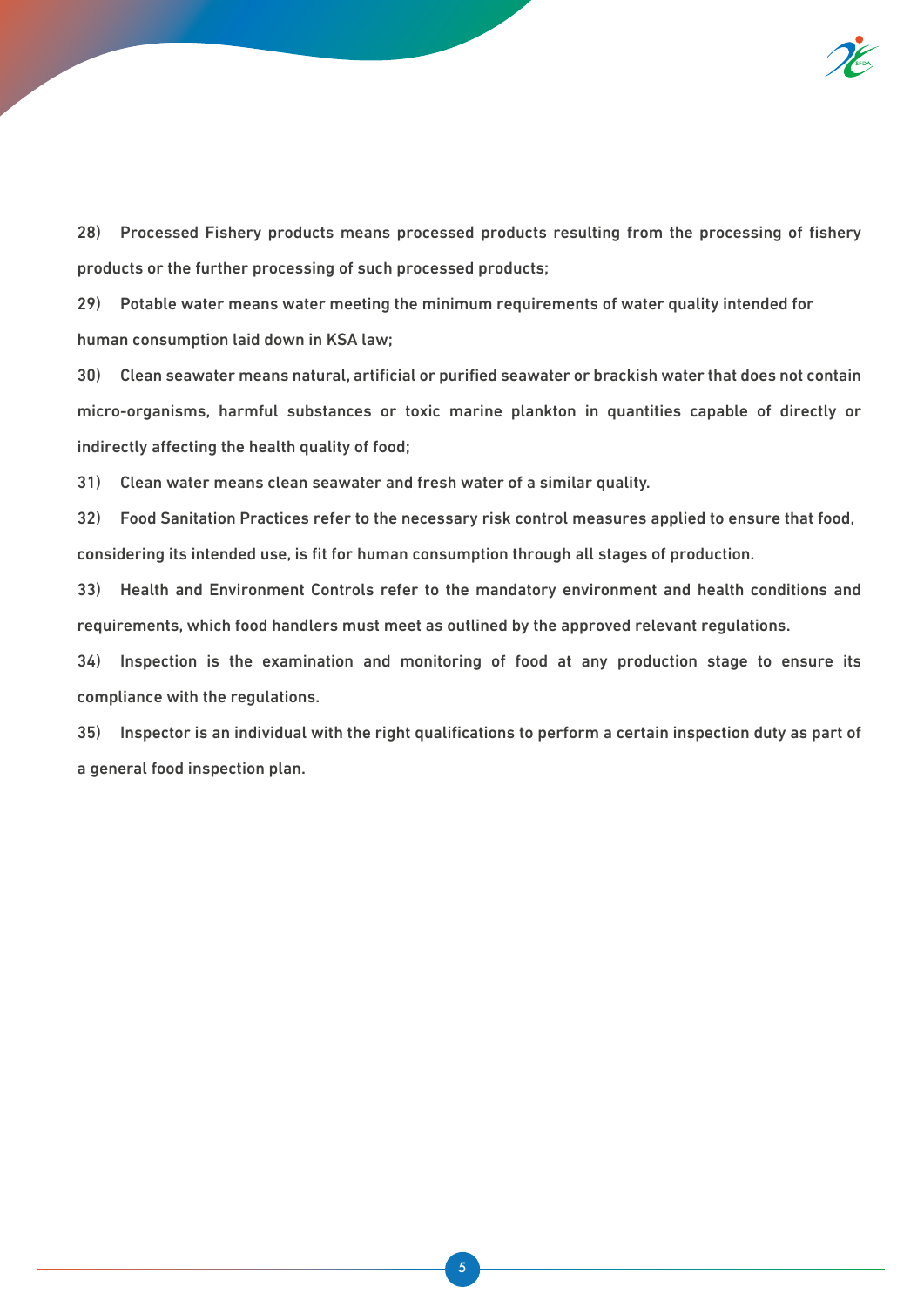

## **Chapter II Obligations on Food Business Operator**

# Article: 3 General Obligations

Food Business Operators shall ensure that all stages of production, processing, distribution and placing on the market of food under their control satisfy the relevant hygiene requirements laid down in these Guidelines.

## Article: 4 General and Specific Requirements

1. Food Business Operators carrying out primary production and those associated operations listed in Annex I shall comply with the hygiene provisions laid down in Annex I, and any additional relevant requirements laid down in the national recognized regulations.

2. Food business owners and food business employees involved in food production, processing, distribution or placing on the market, or any of the subsequent stages covered in paragraph (1), shall meet the general

hygienic requirements set out in Section (12-1) of Annex I under Chapter 1, or any other relevant KSA laws.

3. In addition to the general requirements of paragraph 2, the specific requirements laid down in Annex II, Part II, Chapters XIII –XIX shall apply as appropriate, to premises supplying products to other food premises.

4. Some of the chapters included in Part II may apply to food premises supplying other food businesses or the final consumer.

5. Food Business Operators may only import food that complies with the relevant requirements of these guidelines.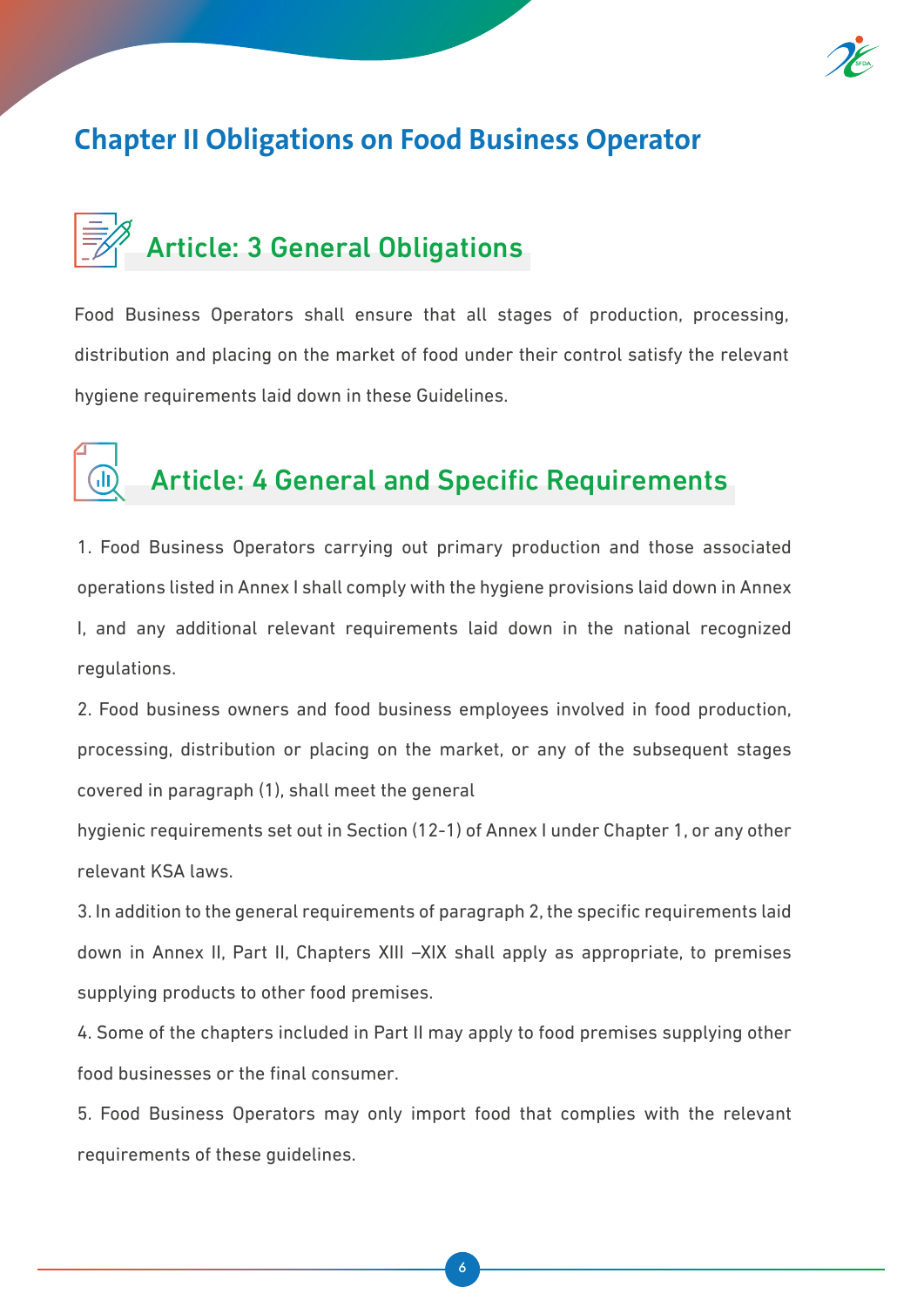



## Article 5: Registration and Licencing

1. Without prejudice to Articles 9,10 and 11 of the Food Act, KSA import requirements and conditions as well as the framework for approving foreign food premises (exporting products of animal origin), food businesses shall only handle or export food only if they have:

a. Registered with the SFDA

b. Received a licence allowing them to carry on such businesses,

2. Food Business Operator may use the official form in Annex III to register with the competent authority. Where a Food Business Operator is responsible for more than one food business, each business must be registered separately. Where a food business operates over more than one site, each site must be registered separately.

3. Upon receipt of the application for registration from the Food Business Operator, a Designated Officer from the SFDA shall make an on-site visit. If the Food Business Operator demonstrates compliance with the relevant requirements of KSA food law, the SFDA must award the appropriate licence.

4. Food Business Operators shall operate their food facilities only after they obtain the appropriate licence/approvals from the competent authorities.

5. Upon receipt of a conditional approval, food business operators shall notify the competent authorities of any changes they might make, including transfer of ownership or any substantial change to their business activities.

6. The license to carry out food business activities for KSA-based establishments shall be valid for one year from the date of issue. However, SFDA may suspend or withdraw the license at any time in case of a violation to KSA food law and its relevant regulations.

7. Local food businesses shall display the license in a visible place at the facility. If the license is hidden, damaged, obliterated, or otherwise poorly maintained, the person(s), or their representatives, to whom the license is issued, shall be subject to penalties.

8. The concerned SFDA department shall establish fees for the registration and licensing of local food establishments.

These data shall be made available to the public, and all the fees incurred must be maintained in a designated payment log.

9. It shall be considered an offense for individuals or groups to operate a food business without a valid license in which the

offenders shall be subject to the penalties prescribed in relevant food laws and regulations.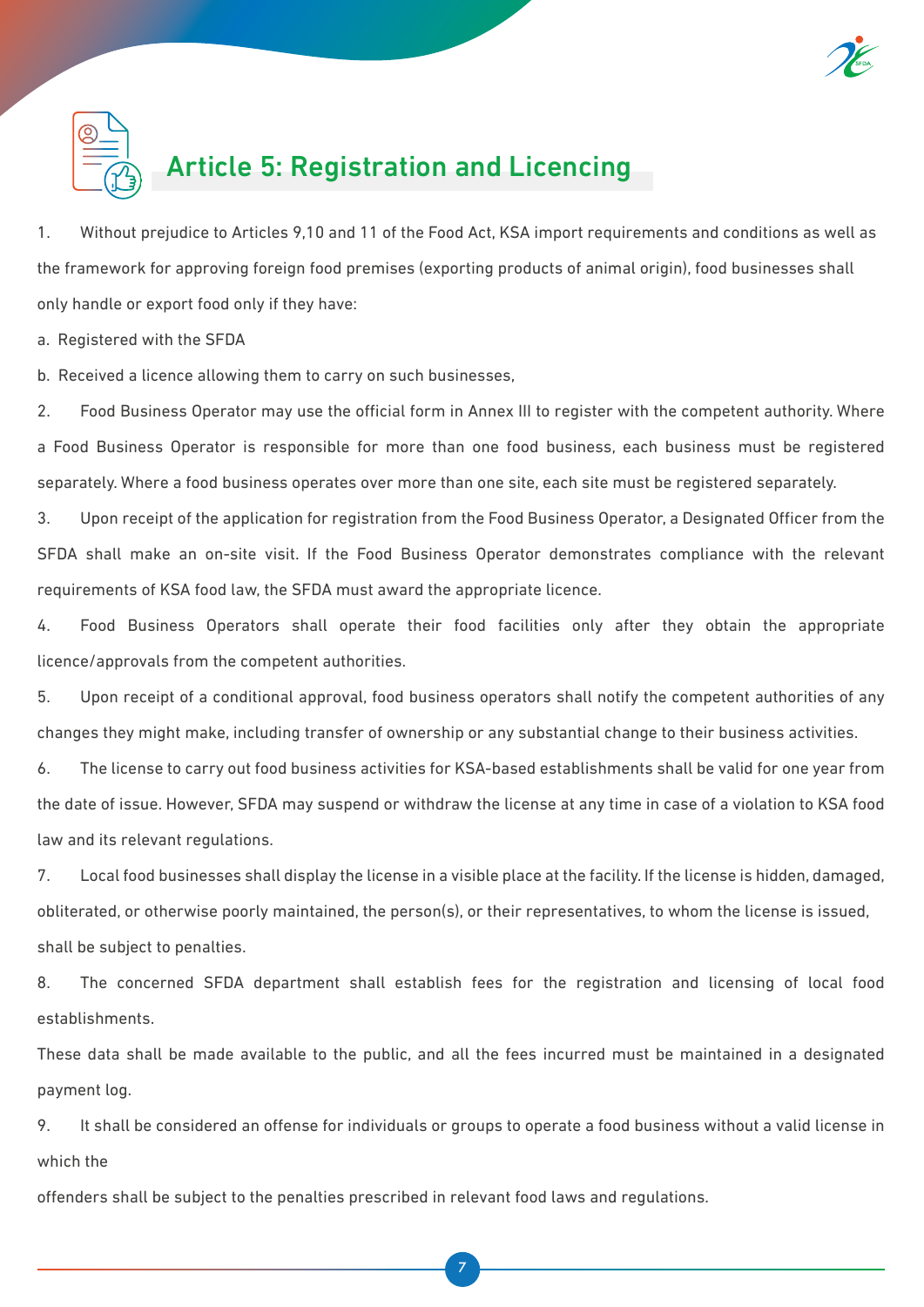

# Article 6: HACCP Principles

1. Food Business Operators shall put in place, implement and maintain permanent operation standards based on HACCP

principles as laid down in the Annex of GSO-1694.

2. The HACCP Principles referred to in paragraph 1 above consist of the following:

(a) Identifying any hazards that must be prevented, eliminated or reduced to acceptable levels;

(b) Identifying the critical control points at the step or steps at which control is essential to prevent or eliminate a hazard or reduce it to acceptable levels;

(c) Setting critical limits at critical control points which separate acceptability from unacceptability to prevent, eliminate or reduce identified hazards;

(d) Providing for and implementing effective monitoring procedures at critical control points;

(e) Developing corrective actions when monitoring indicates that a critical control point is not under control;

(f) Providing food business employees with effective and practical training to ensure meeting the requirements of these guidelines.

(g) Establishing procedures which shall be carried out regularly to verify that the measures outlined

in a) –e) above are working effectively; and

(h) Establishing documents and records commensurate with the nature and size of the food business to demonstrate effective application of the measures outlined in (a) through (f) above.

3- When any modification is made in the product, process or any step, Food Business Operators shall review the procedure and make the necessary changes.

4. Food Business Operators shall

(i) Provide the Competent Authority with evidence of their compliance with paragraph 1 above

(j) Ensure that any documents and records describing the procedures are accurate and up to date at all times

(k) Keeping a record of all the required documents for a period of time (up to two years) as deemed appropriate and as agreed upon with the Competent Authority.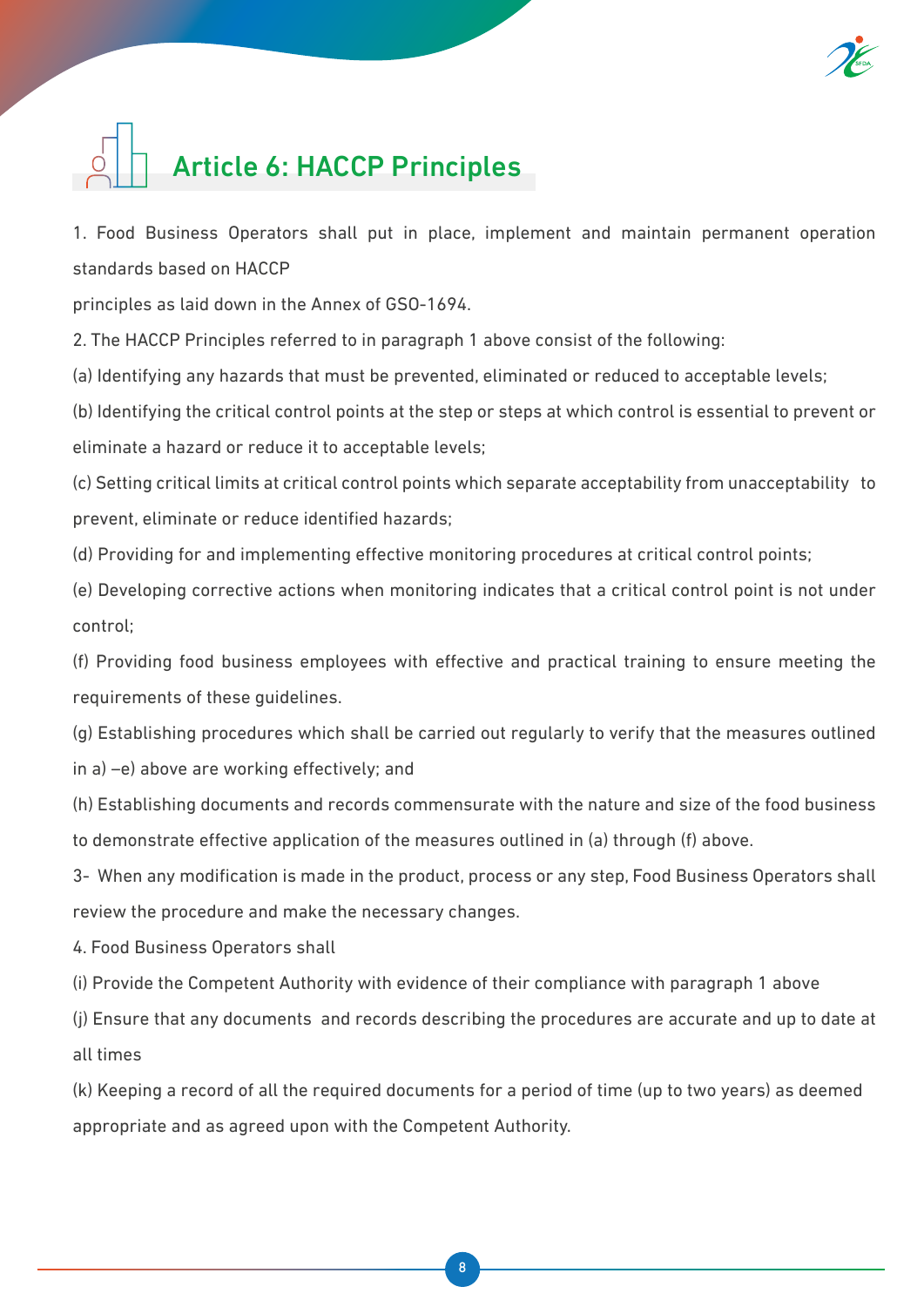



### Food business operators shall:

(a) Be able to identify any person or business from whom they have been supplied with a food, a food-producing animal, or any substance intended to be, or expected to be, incorporated into a food product;

(b) Be able to identify any other businesses to which their products have been supplied;

(c) Have in place systems and procedures to make this information accessible to the Competent Authorities;

(d) Make this information available to the Competent Authority on demand.

# Article 8: Recall

1. Without prejudice to Articles 20, 33 under Food Act, and Article 73 of Food Act bylaws and the relevant regulations , food business operators, where there are reasons to believe that a food has been imported, produced, processed, manufactured, distributed or sold (placed on the market) in such a way as to constitute non-compliance with the food safety requirements, they shall:

(a) Where the food has left the control of that initial food business operator,

i. Immediately initiate procedures to recall the food in question from the market and ii. Notify the recall to the competent authority.

(b) Where the product may have reached the consumer, the operator shall

i. Effectively and accurately inform the consumers of the reason for its recall, and

ii. If necessary, recall from consumers products already supplied to them when other

measures are not sufficient to achieve a high level of health protection and

iii. Inform the Competent Authority these additional corrective measures.

### 2. A Food Business Operator

(a) Shall immediately inform the Competent Authority if there are reasons to believe that a food already on the market may be injurious to human health; and

(b) Shall inform the Competent Authority of the action taken to prevent risks to the final consumer; and

(c) Shall not prevent or discourage any person from cooperating with the Competent Authority where this may prevent, reduce or eliminate a risk arising from the food, in accordance with the requirements of KSA Food Law.

3. Food Business Operators shall collaborate and cooperate with the Competent Authority on any action taken to avoid or reduce risks posed by a food which they supply or have supplied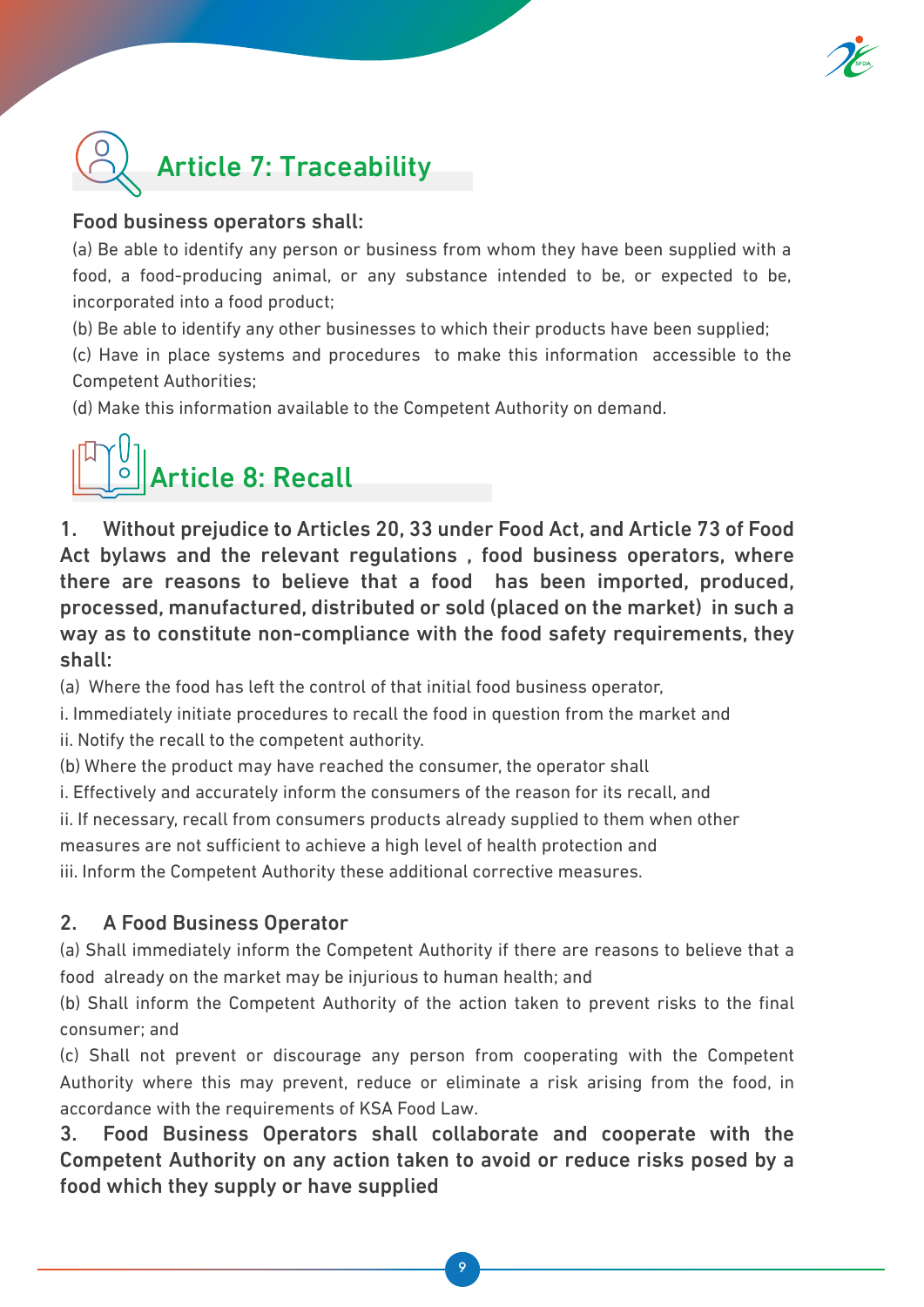

# Article 9: Placing on the Market of Food

1. Without prejudice to the provisions of the Saudi Food Law, the labelling, advertising and presentation of food, including their shape, appearance or packaging, the packaging materials used, the manner in which they are arranged and the setting in which they are displayed, and the information which is made available about them through whatever medium, shall not mislead consumers.

2. GSO 9, 2231, 1863, 150 and 1502- shall be taken into account if relevant and complementary to the requirements applicable to food labelling, food contact materials, and shelf life.

**ANNEX I PRIMARY PRODUCTION**

## 1.Scope

This Annex applies to primary production and the following associated operations:

(a) Transport, storage and handling of primary products at the place of production, provided that this does not substantially alter their nature;

(b) Transport of live animals, where this is necessary to achieve the objectives of paragraph 3.2 (a) under Section I below.

(c) In the case of products of plant origin, fishery products and wild game, transport operations to deliver primary products, the nature of which has not been substantially altered, from the place of production to an establishment.

### Section I: General Hygiene Provisions for Primary Production and Associated Operations

## 2.Hygiene provisions

1. Where possible, food business operators shall ensure that primary products are protected against contamination, and take into account any subsequent processing applied to primary products.

2. Food business operators shall comply with any KSA legislative provisions relating to the control of hazards in primary production and associated operations, including:

(a) Measures to control contamination arising from the air, soil, water, feed, fertilisers, veterinary medicinal products, plant protection products and biocides and the storage, handling and disposal of waste; and

(b) OIE measures relating to animal health and welfare and plant health and their implications for human health, including programmes for the monitoring and control of zoonoses and zoonotic agents.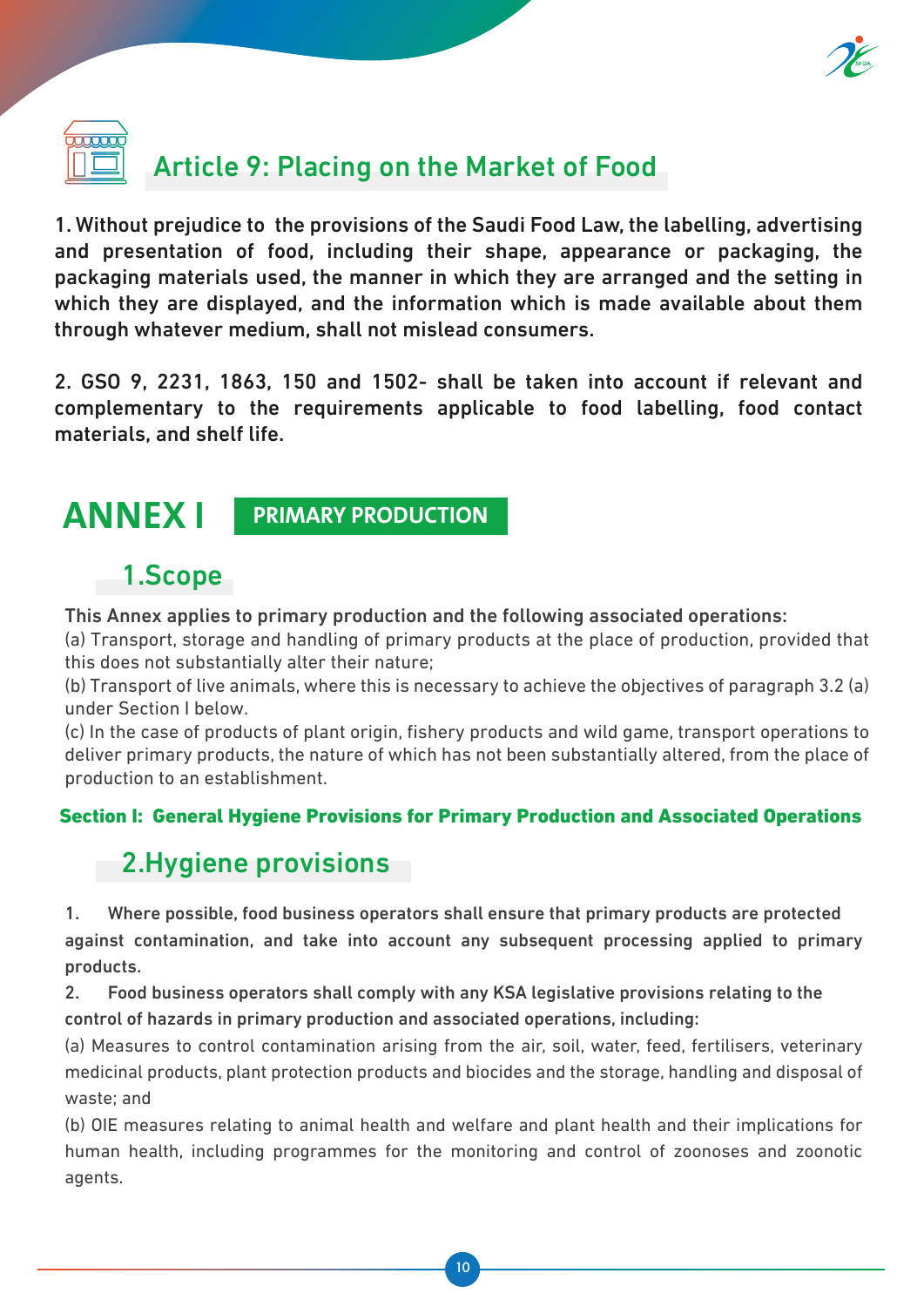

### 3. Food business operators rearing, harvesting or hunting animals or producing primary products of animal origin shall take adequate measures, as appropriate

(a) To keep any facilities used in connection with primary production and associated operations, including facilities used to store and handle feed, clean and, where necessary after cleaning, to disinfect them in an appropriate manner;

(b) To keep clean and, where necessary after cleaning, to disinfect, in an appropriate manner, equipment, containers, crates, vehicles and vessels;

(c) whenever possible to ensure the cleanliness of animals going to slaughter and, where necessary, production animals;

(d) To use potable water, or clean water, whenever necessary to prevent contamination;

(e) To ensure that staff handling foodstuffs are in good health and undergo training on health risks; (f)Whenever possible to prevent animals and pests from causing contamination;

(g) To store and handle waste and hazardous substances so as to prevent contamination;

(h) To prevent the introduction and spread of contagious diseases transmissible to humans through food, including by taking precautionary measures when introducing new animals and reporting suspected outbreaks of such diseases to the competent authority;

(i) To take account of the results of any relevant analyses carried out on samples taken from animals or other samples that have importance to human health; and

(j) To use feed additives and veterinary medicinal products correctly, as required by the relevant legislation.

### 4. Food business operators producing or harvesting plant products shall take adequate measures, as appropriate:

(a) To keep clean and, where necessary after cleaning, to disinfect, in an appropriate manner, facilities, equipment, containers, crates, vehicles and vessels;

(b) To ensure, where necessary, hygienic production, transport and storage conditions for, and the cleanliness of plant products;

(c) To use potable water, or clean water, whenever necessary to prevent contamination;

(d) To ensure that staff handling foodstuffs are in good health and undergo training on health risks;

(e) As far as possible to prevent animals and pests from causing contamination;

(f) To store and handle wastes and hazardous substances so as to prevent contamination;

5. Food business operators shall take appropriate remedial action when informed of problems identified during official controls.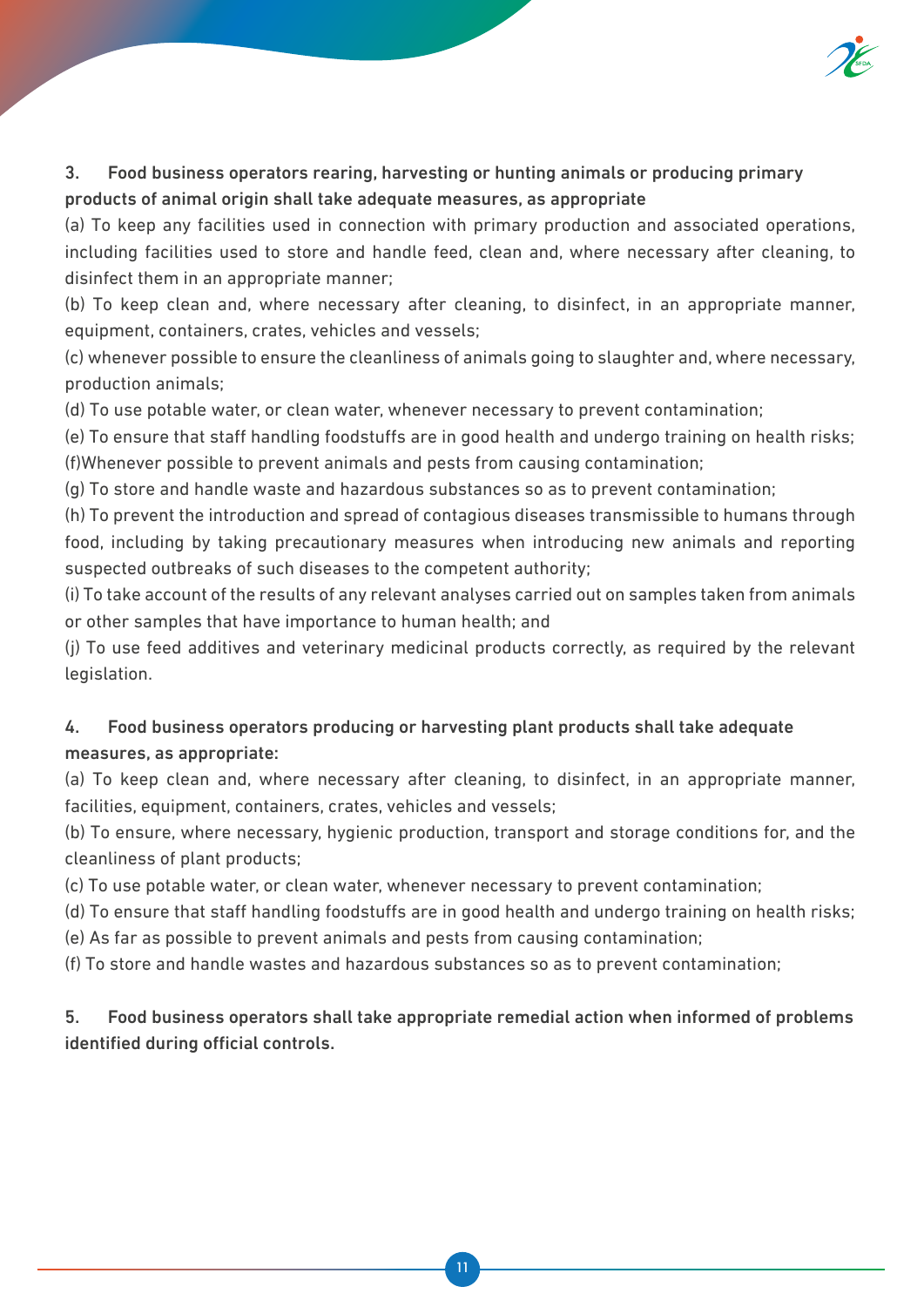

## 3.Record-keeping

1. Food business operators shall keep and retain records relating to measures put in place to control hazards in an appropriate manner and for a period of at least two years, commensurate with the nature and size of the food business. Food business operators are to make relevant information contained in these records available to the competent authority and receiving food business operators on request.

2. Food business operators rearing animals or producing primary products of animal origin shall keep a record, particularly on the following:

(a) The nature and origin of feed fed to the animals;

(b) Veterinary medicinal products or other treatments administered to the animals, dates of administration and withdrawal periods;

(c) The occurrence of diseases that may affect the safety of products of animal origin;

(d) The results of any analyses carried out on samples taken from animals or other samples taken for diagnostic purposes, that have importance for human health; and

(e) Any relevant reports on checks carried out on animals or products of animal origin.

### 3. Food business operators producing or harvesting plant products shall keep a record, particularly on the following:

(a) Any use of plant protection products and biocides;

(b) Any occurrence of pests or diseases that may affect the safety of products of plant origin; and (c) The results of any relevant analyses carried out on samples taken from plants or other samples that

have importance to human health.

### Section II: Raw Milk – Primary Production

Food business operators producing or, as appropriate, collecting raw milk must ensure

compliance with the requirements laid down in this Section, in addition to any general

requirements in Section I.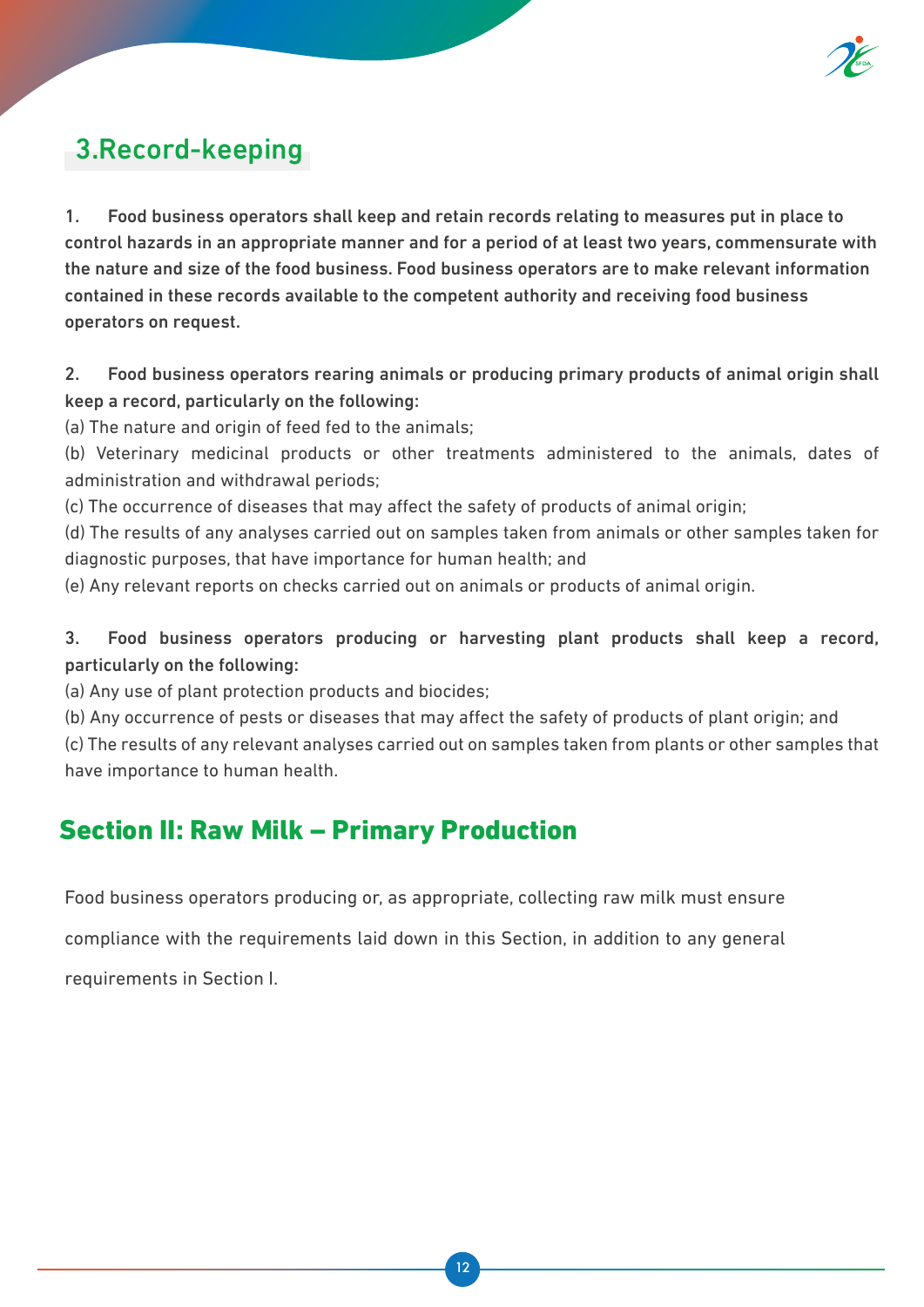

### **Chapter I Health Requirements for Raw Milk Production**

1. Raw milk must come from animals:

(a) That do not show any symptoms of infectious diseases communicable to humans through milk;

(b) That are in a good general state of health, present no sign of disease that might result in the contamination of milk and, in particular, are not suffering from any infection of the genital tract with discharge, enteritis with diarrhoea and fever, or a recognisable inflammation of the udder;

(c) That do not have any udder wound likely to affect the milk;

(d) To which no unauthorised substances or products have been administered and that have not undergone illegal treatment according to KSA law and

(e) In respect of which, where authorised products or substances have been administered, the withdrawal periods prescribed for these products or substances have been observed.

2. In particular, as regards brucellosis, raw milk must come from:

(a) Cows or buffaloes belonging to a herd which is free or officially free of brucellosis;

(b) Sheep or goats belonging to a holding officially free or free of brucellosis or

(c) Females of other species belonging, for species susceptible to brucellosis, to herds regularly checked for that disease under a control plan that the competent authority has approved.

3. As regards tuberculosis, raw milk must come from:

(a) Cows or buffaloes belonging to a herd which, is officially free of tuberculosis; or

(b) Females of other species belonging, for species susceptible to tuberculosis, to herds regularly checked for this disease under a control plan that the competent authority has approved. If goats are kept together with cows, such goats must be inspected and tested for tuberculosis

4. However, raw milk from animals that do not meet the requirements of paragraph 3 may be used with the authorisation of the competent authority:

(a) In the case of cows or buffaloes that do not show a positive reaction to tests for tuberculosis or brucellosis, nor any symptoms of these diseases, after having undergone a heat treatment such as to show a negative reaction to the phosphatase test;

(b) In the case of sheep or goats that do not show a positive reaction to tests for brucellosis, or which have been vaccinated against brucellosis as part of an approved eradication programme, and which do not show any symptom of that disease, either:

i. For the manufacture of cheese with a maturation period of at least two months; or

ii. After having undergone heat treatment such as to show a negative reaction to the phosphatase test; and

(c) In the case of females of other species that do not show a positive reaction to tests for tuberculosis or brucellosis, nor any symptoms of these diseases, but belong to a herd where brucellosis or tuberculosis has been detected after the checks referred to in point 2(c) or 3(b), if treated to ensure its safety.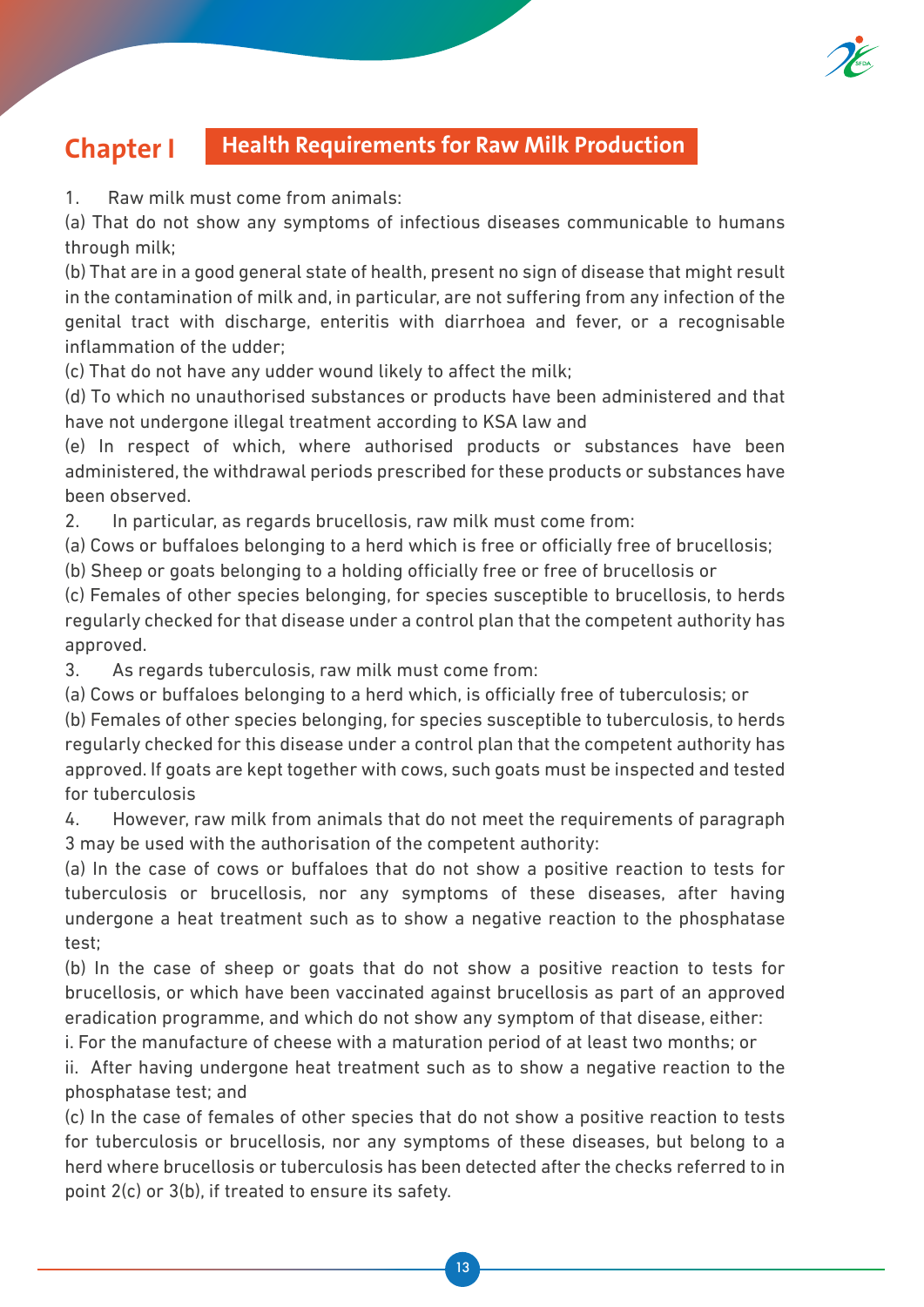

5. Raw milk from any animal not complying with the requirements of paragraphs1 to 4 –in particular, any animal showing individually a positive reaction to the prophylactic tests vis-à-vis tuberculosis or brucellosis must not be used for human consumption.

6. The isolation of animals that are infected, or suspected of being infected, with any of the diseases referred to in point 2 or 3 must be effective to avoid any adverse effect on other animals' milk.

**Chapter II Hygiene on Milk Production Holdings**

A. Requirements for premises and equipment

1. Milking equipment and premises where milk is stored, handled or cooled must be located and constructed so as to limit the risk of contamination of milk.

2. Premises for the storage of milk must be protected against vermin, have adequate separation from premises where animals are housed and, where necessary to meet the requirements laid down in Part B, have suitable refrigeration equipment.

3. Surfaces of equipment that are intended to come into contact with milk (utensils, containers, tanks, etc. intended for milking, collection or transport) must be easy to clean and, where necessary, disinfect and be maintained in a sound condition. This requires the use of smooth, washable and non-toxic materials.

4. After use, such surfaces must be cleaned and, where necessary, disinfected. After each journey, or after each series of journeys when the period of time between unloading and the following loading is very short, but in all cases at least once a day, containers and tanks used for the transport of raw milk must be cleaned and disinfected in an appropriate manner before re-use.

B. Hygiene during milking, collection and transport

1. Milking must be carried out hygienically, ensuring in particular:

a. That, before milking starts, the teats, udder and adjacent parts are clean;

b. That milk from each animal is checked for organoleptic or physico-chemical abnormalities by the milker or a method achieving similar results and that milk presenting such abnormalities is not used for human consumption;

c. That milk from animals showing clinical signs of udder disease is not used for human consumption otherwise than in accordance with the instructions of a veterinarian;

d. The identification of animals undergoing medical treatment likely to transfer residues to the milk, and that milk obtained from such animals before the end of the prescribed withdrawal period is not used for human consumption; and

e. That teat dips or sprays are used only if the competent authority has approved them and in a manner that does not produce unacceptable residue levels in the milk.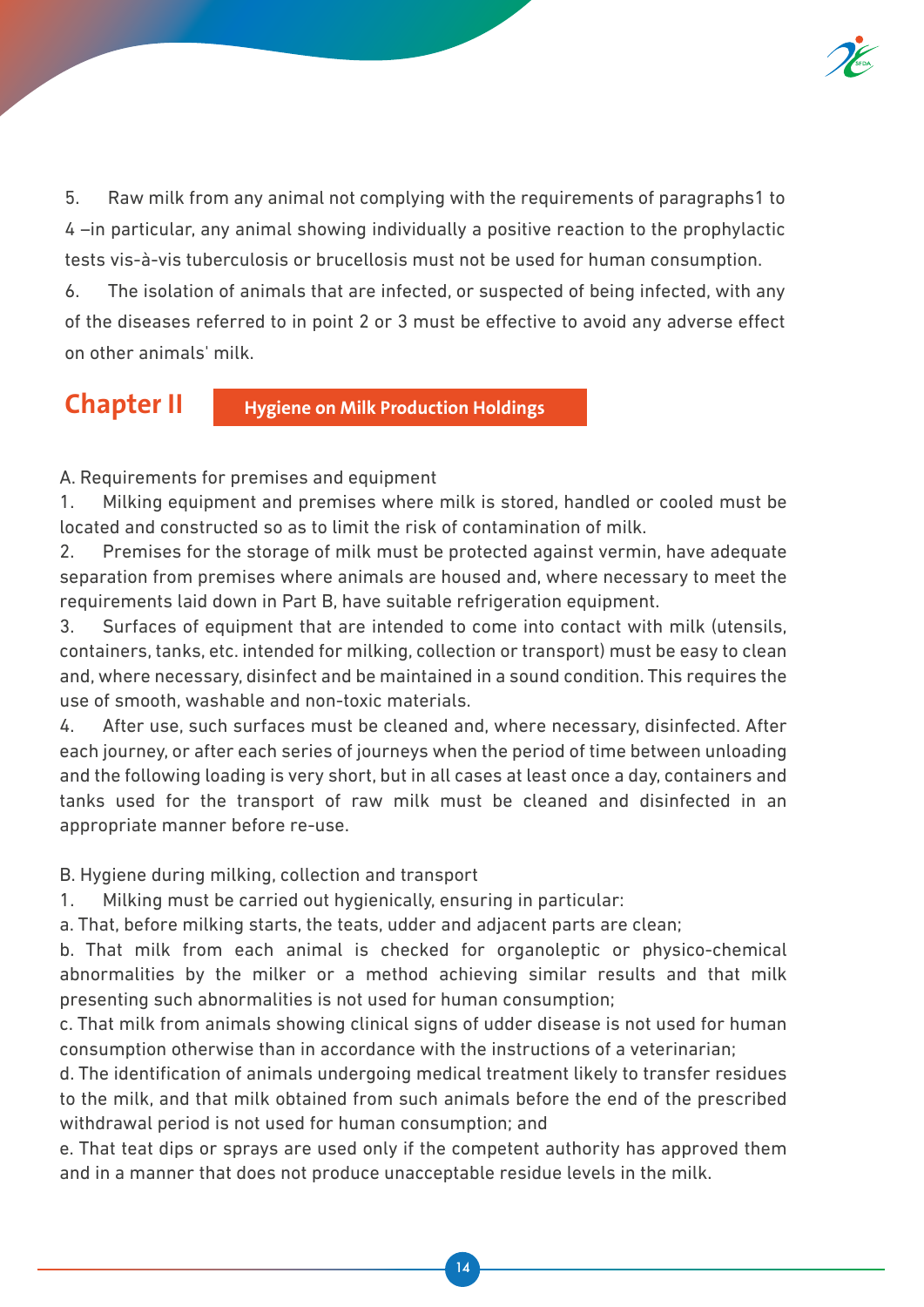

2. Immediately after milking, milk must be held in a clean place designed and equipped to avoid contamination. It must be cooled immediately to not more than 8 °C in the case of daily collection, or not more than 6 °C if collection is not daily.

3. During transport the cold chain must be maintained and, on arrival at the establishment of destination, the temperature of the milk must not be more than 10ºC.

4. Food business operators need not comply with the temperature requirements laid down in points 2 and 3 if the milk meets the criteria provided for in Chapter III (Criteria for Raw Milk) and either:

a. The milk is processed within 2 hours of milking; or

b. A higher temperature is necessary for technological reasons related to the manufacture of certain dairy products and the competent authority so authorises. C. Staff hygiene

1. Persons performing milking and/or handling raw milk must wear suitable clean clothes.

2. Persons performing milking must maintain a high degree of personal cleanliness.

3. Suitable facilities must be available near the place of milking to enable persons performing milking and handling raw milk to wash their hands and arms.

**Chapter III Criteria for Raw Milk**

1. A representative number of samples of raw milk collected from milk production holdings taken by random sampling must be checked for compliance with points 3 and 4.The checks may be carried out by, or on behalf of:

a. The food business operator producing the milk;

b. The food business operator collecting or processing the milk;

c. A group of food business operators; or

d. In the context of a national or regional control scheme.

2.

a) Food business operators must initiate procedures to ensure that raw milk meets the following criteria:

i. Raw cows' milk:

Plate count at 30 °C (per ml)  $\leq$  100 000 (\*)

Somatic cell count (per ml)  $\leq 400000$  (\*\*)

ii. Raw milk from other species: Plate count at 30 °C (per ml)  $\leq$  1 500 000 (\*)

 (b) However, if raw milk from species other than cows is intended for the manufacture of products made with raw milk by a process that does not involve any heat treatment, food business operators must take steps to ensure that the raw milk used meets the following criterion: Plate count at 30 °C (per ml)  $\leq$  500 000 (\*)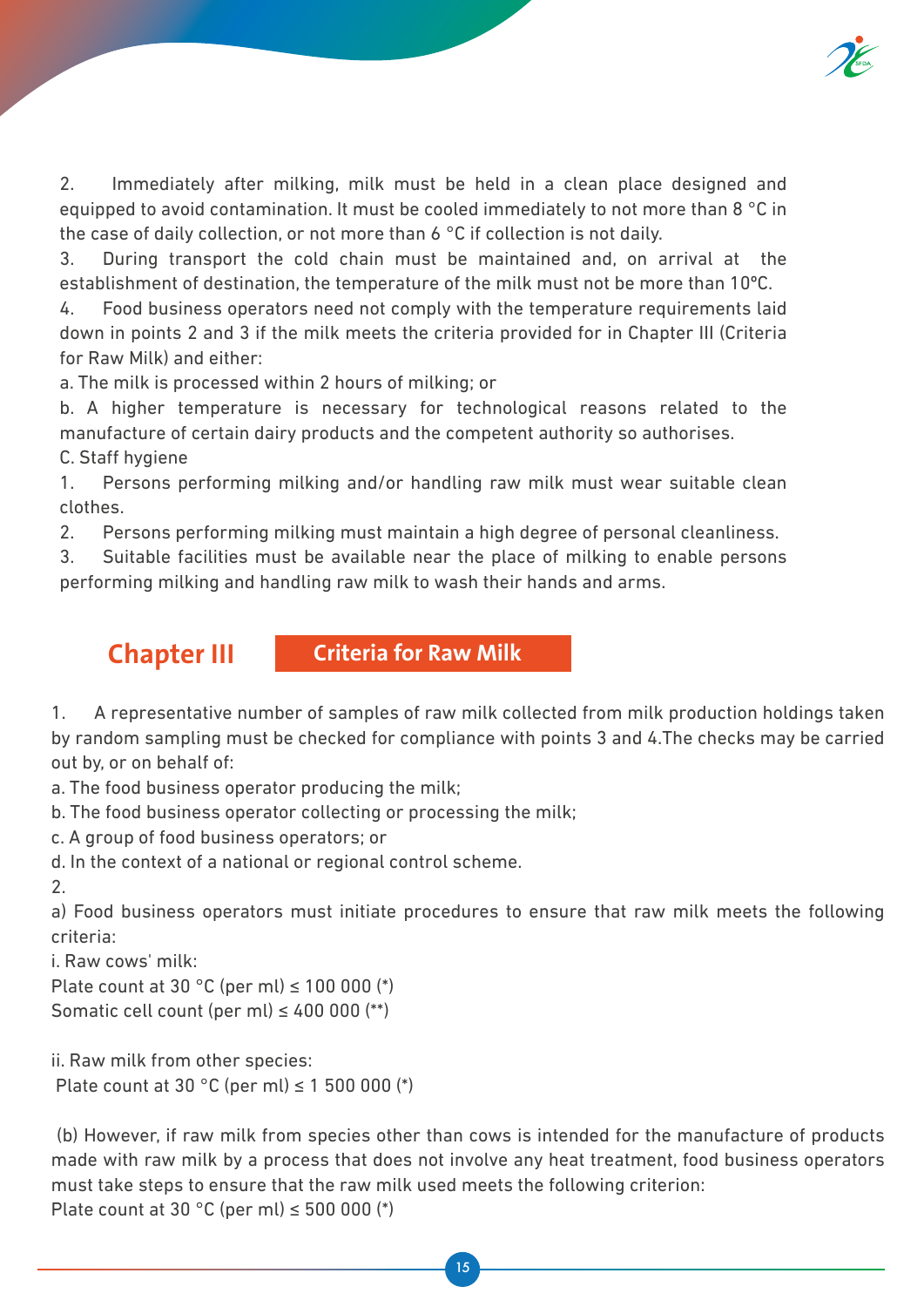

3. Without prejudice to any other KSA legislation, food business operators must not place on the market any raw milk that contains antibiotic residues in excess of the levels listed below.

4. When raw milk fails to comply with point 2 or 3, the food business operator must inform the competent authority and take measures to correct the situation.

(\*) Rolling geometric average over a two-month period, with at least two samples per month (\*\*) Rolling geometric average over a three-month period, with at least one sample per month, unless the competent authority specifies another methodology to take account of seasonal variations in production levels



**Part I**

### General Hygiene Requirements for All Food Business Operators

## (Except When Annex I Applies)

**INTRODUCTION**

In addition to the provisions laid down in this part, all relevant regulations shall apply.

| <b>Food Premises Type</b>                                 | <b>Applicable Chapters of Annex II</b> |
|-----------------------------------------------------------|----------------------------------------|
| All food premises                                         | Chapters I<br>Chapter III              |
| All rooms where food is prepared,<br>treated or processed | Chapter II<br>Chapter III              |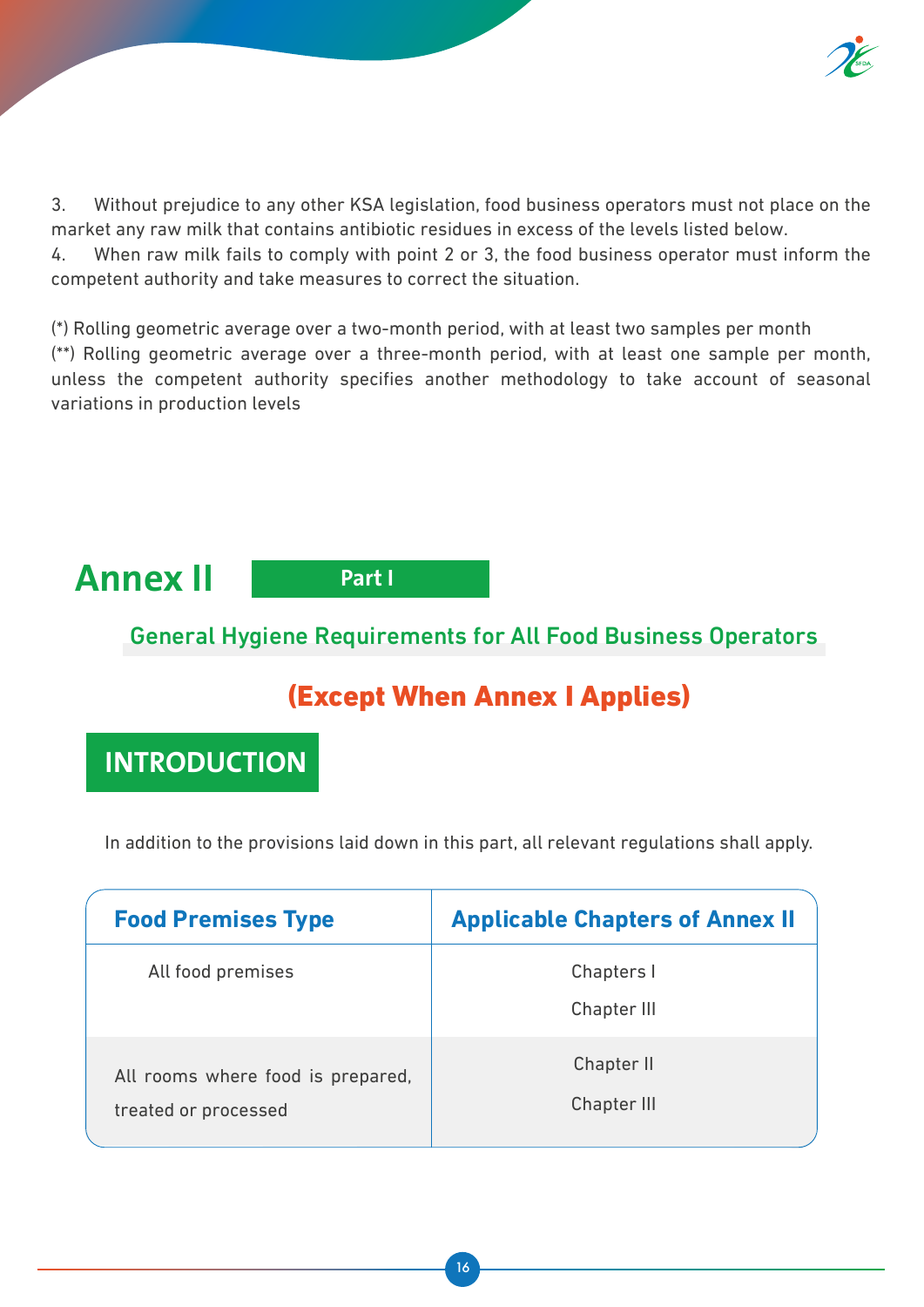

| <b>Food Premises Type</b>                                        | <b>Applicable Chapters of Annex II</b>                                                   |
|------------------------------------------------------------------|------------------------------------------------------------------------------------------|
| Movable and/or temporary premises                                | <b>Chapter III</b>                                                                       |
| All stages of production, processing<br>and distribution of food | Chapters V to XII                                                                        |
| Transportation                                                   | (Chapters   & II) Chapter IV                                                             |
| Meat Preparations manufacture and<br>processing                  | Chapters   & II<br>Chapters V to XII<br><b>Chapter XIII</b>                              |
| Meat Products manufacture<br>and<br>processing                   | Chapters   & II<br>Chapters V to XII<br><b>Chapter XIV</b>                               |
| Dairy Products<br>manufacture<br>and<br>processing               | Chapters   &II<br>Chapters V to XII<br><b>Chapter XV</b>                                 |
| Fishery Products manufacture and<br>processing                   | Chapters   &II<br>Chapters V to XII<br><b>Chapter XVI</b>                                |
| Egg products                                                     | Chapters   & II<br>Chapters V to XII<br><b>Chapter XVII</b>                              |
| Honey                                                            | Chapters   &II<br>Chapters V to XII and<br>GSO standard 147                              |
| Water                                                            | Chapters   &II<br>Chapters V to XII and<br>GSO 987; GSO 1928; GSO 1025; 149;<br>GSO 2232 |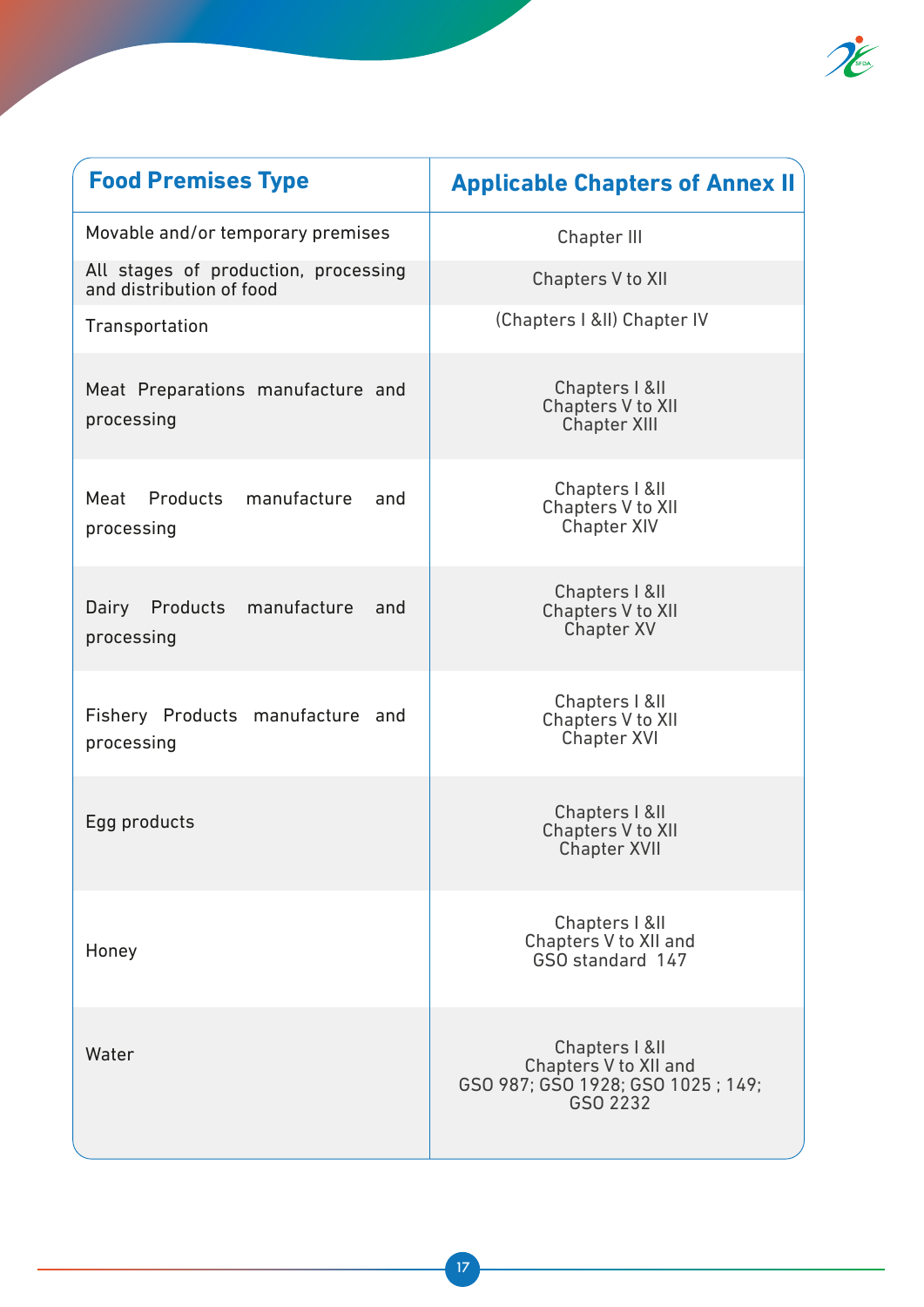**CHAPTER I Requirements for food premises (other than movable and/or temporary premises as specified in chapter III)**

1. All parts of a food premises are to be kept clean and maintained in good repair and condition.

2. The layout, design, construction, siting and size of food premises are to:

(a) Permit adequate maintenance, cleaning and/or disinfection, avoid or minimise air-borne contamination, and provide adequate working space to allow for the hygienic performance of all operations;

(b) Be such as to protect against the accumulation of dirt, contact with toxic materials, the shedding of particles into food and the formation of condensation or undesirable mould on surfaces;

(c) Permit good food hygiene practices, including protection against contamination and, in particular, pest control; and

(d) Where necessary, provide suitable temperature-controlled handling and storage conditions of sufficient capacity for maintaining foodstuffs at appropriate temperatures and designed to allow those temperatures to be monitored and, where necessary, recorded.

3. Food premises are to have adequate natural and/or artificial lighting.

4. There is to be suitable and sufficient means of natural or mechanical ventilation so as to:

(a) Prevent airflow from a contaminated area to a clean area

(b) Enable filters and other parts requiring cleaning or replacement to be readily accessible.

(c) Enable regular maintenance of such parts according to their use and the nature of the premises in which they are installed.

5. An adequate number of flush lavatories, which:

(a) Are connected to an effective drainage system,

(b) Are kept cleaned and maintained,

(c) Are not to open directly into rooms in which food is handled.

(d) Have adequate natural and mechanical ventilation,

(e) Have a clearly legible notice requesting users to wash their hands after using a sanitary convenience.

6. An adequate number of washbasins are to be available, suitably located and designated for cleaning hands, and they are to be:

(a) Provided with hot and cold running water, or hot water at a suitable controlled temperature,

(b) Provided with materials for cleaning hands and for hygienic drying,

(c) Kept clean and the taps connected with them must be kept clean and in efficient working order,

(d) Separate from food washing facilities, where necessary.

(e) Resistant to corrosion.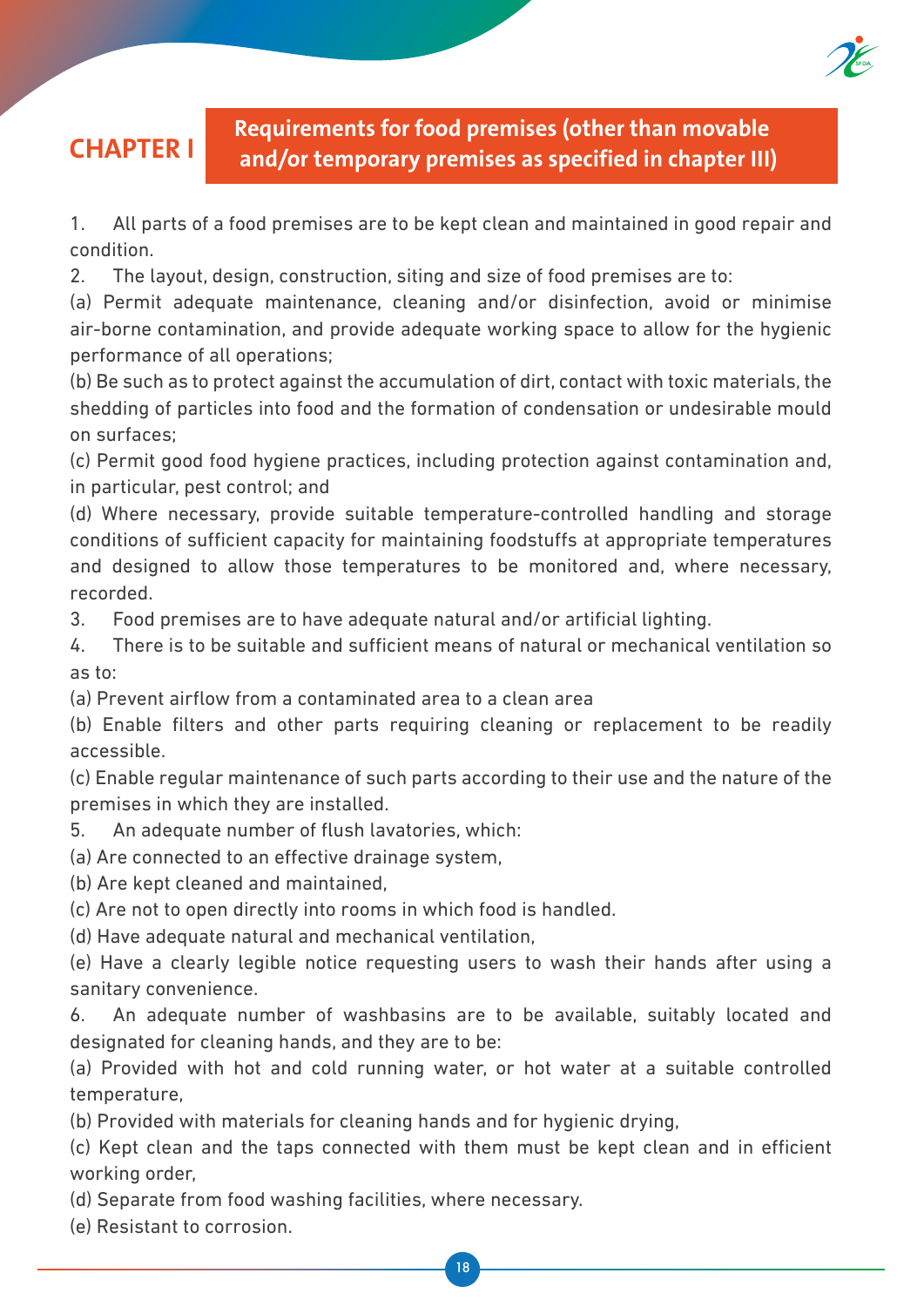

7. Drainage facilities are to be adequate for the purpose intended, and to be:

(a) designed and constructed to avoid the risk of contamination,

(b) designed where drainage channels are fully or partially open, so as to ensure that waste does not flow from a contaminated area towards or into a clean area, in particular an area where foods likely to present a high risk to the final consumer are handled.

8. Where necessary, adequate changing facilities for personnel are to be provided, including sufficient cupboards or locker accommodation, where needed.

9. Cleaning agents and disinfectants are not to be stored in areas where food is handled.

**CHAPTER II Requirements in rooms where foodstuffs are prepared, treated or processed (excluding dining areas and those premises specified in chapter III)**

1) In rooms where food is prepared, treated or processed (excluding dining areas and those premises specified in Chapter III, but including rooms contained in means of transport) the design and layout are to permit good food hygiene practices, including protection against contamination between and during operations. In particular:

(a) Floor surfaces are to be maintained in a sound condition and be easy to clean and, where necessary, to disinfect. This will require the use of impervious, non-absorbent, washable and non-toxic materials unless food business operators can satisfy the food authority that other materials used are appropriate. Where appropriate, floors are to allow adequate surface drainage;

(b) Wall surfaces are to be maintained in a sound condition and be easy to clean and, where necessary, to disinfect. This will require the use of impervious, non-absorbent, washable and non-toxic materials and require a smooth surface up to a height appropriate for the operations unless food business operators can satisfy the food authority that other materials used are appropriate;

(c) Ceilings (or, where there are no ceilings, the interior surface of the roof) and overhead fixtures are to be constructed and finished so as to prevent the accumulation of dirt and to reduce condensation, the growth of undesirable mould and the shedding of particles;

(d) Windows and other openings are to be constructed to prevent the accumulation of dirt. Those which can be opened to the outside environment are, where necessary, to be fitted with insect-proof screens which can be easily removed for cleaning. Where open windows would result in contamination, windows are to remain closed and fixed during production;

(e) Doors are to be easy to clean and, where necessary, to disinfect. This will require the use of smooth and non-absorbent surfaces unless food business operators can satisfy the food authority that other materials used are appropriate; and

(f) Surfaces (including surfaces of equipment) in areas where foods are handled and in particular those in contact with food are to be maintained in a sound condition and be easy to clean and, where necessary, to disinfect. This will require the use of smooth, washable corrosion-resistant and non-toxic materials, unless food business operators can satisfy the food authority that other materials used are appropriate.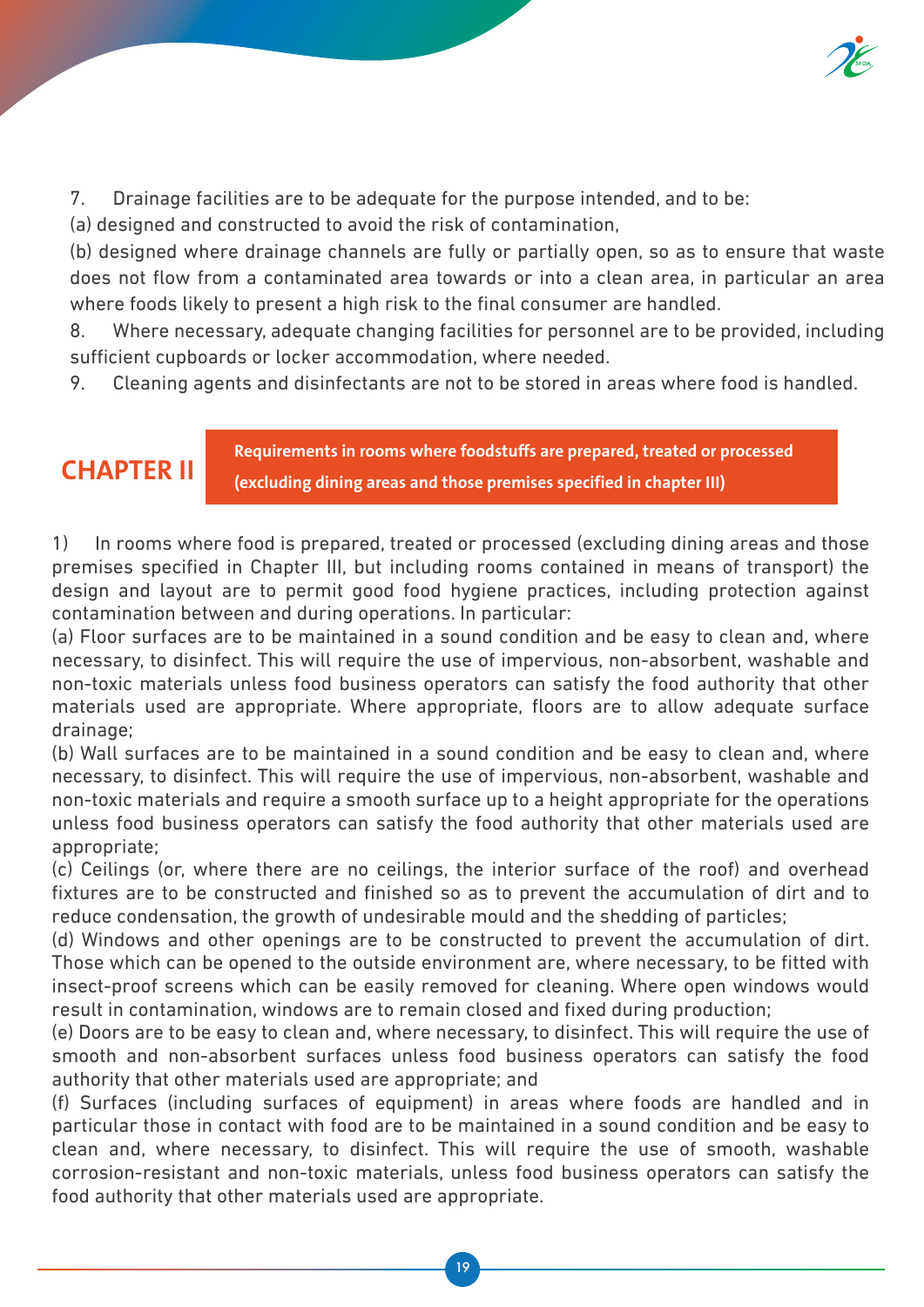

2) Adequate facilities are to be provided, where necessary, for the cleaning, disinfecting and storage of working utensils and equipment, and to:

(a) Be constructed of corrosion-resistant materials, be easy to clean and be kept clean,

(b) Have an adequate supply of hot and cold water or water at a suitable controlled temperature.

3) Adequate provision is to be made, where necessary, for washing food. Every sink or other such facility provided for the washing of food is to have an adequate supply of hot and/or cold potable water consistent with the requirements of Chapter VII and be kept clean and, where necessary, disinfected.

**CHAPTER III Requirements for movable and/or temporary premises (such as marquees, market stalls, mobile sales vehicles)**

1. Premises and vending machines are, so far as is reasonably practicable, to be so sited, designed, constructed and kept clean and maintained in good repair and condition as to avoid the risk of contamination, in particular by animals and pests.

2. In particular, where necessary:

(a) Appropriate facilities are to be available to maintain adequate personal hygiene (including facilities for the hygienic washing and drying of hands, hygienic sanitary arrangements and changing facilities); (b) Surfaces in contact with food are to be in a sound condition and be easy to clean and, where necessary, to disinfect. This will require the use of smooth, washable, corrosion-resistant and non-toxic materials, unless food business operators can satisfy the food authority that other materials used are appropriate;

(c) Adequate provision is to be made for the cleaning and, where necessary, disinfecting of working utensils and equipment;

(d) Where foodstuffs are cleaned as part of the food business operations, adequate provision is to be made for this to be undertaken hygienically;

(e) An adequate supply of hot and/or cold potable water is to be available;

(f) Adequate arrangements and/or facilities for the hygienic storage and disposal of hazardous and/or inedible substances and waste (whether liquid or solid) are to be available;

(g) Adequate facilities and/or arrangements for maintaining and monitoring suitable food temperature conditions are to be available;

(h) Foodstuffs are to be so placed as to avoid the risk of contamination so far as is reasonably practicable.

(i) Employees working food facilities are to meet the requirements for handling food such as:

1. To be in possession of a health certificate from the competent authority.

2. To wear suitable protective hair covers and gloves.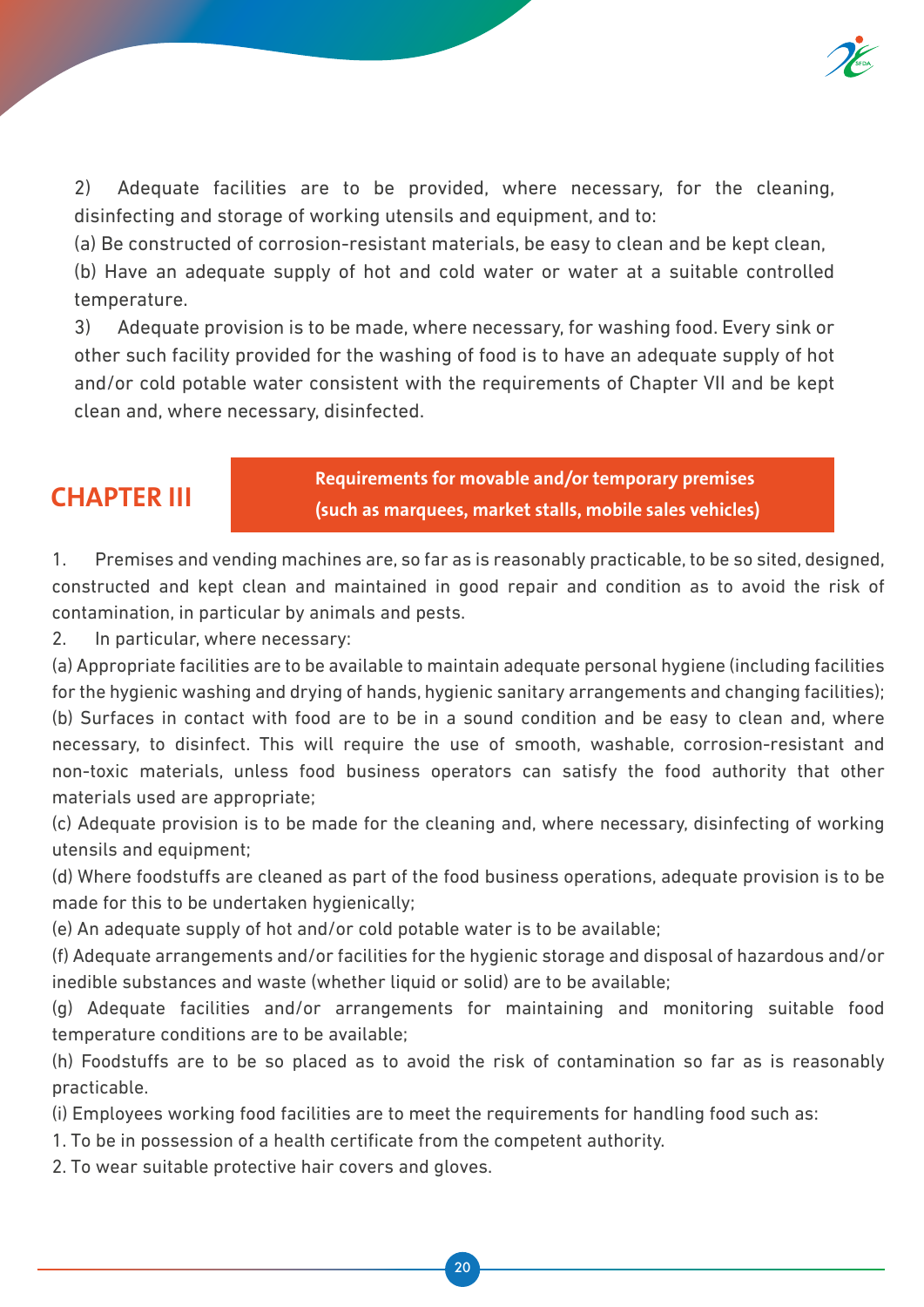

#### **CHAPTER IV Requirements for Transport**

1. Conveyances and/or containers used for transporting foodstuffs are to be kept clean and maintained in good repair and condition to protect foodstuffs from contamination and are, where necessary, to be designed and constructed to permit adequate cleaning and/or disinfection.

2. Receptacles in vehicles and/or containers are not to be used for transporting anything other than foodstuffs where this may result in contamination.

3. Where conveyances and/or containers are used for transporting anything in addition to foodstuffs or for transporting different foodstuffs at the same time, there is, where necessary, to be effective separation of products.

4. Bulk foodstuffs in liquid, granulate or powder form are to be transported in receptacles and/or containers/tankers reserved for the transport of foodstuffs. Such containers are to be marked in a clearly visible and indelible fashion, to show that they are used for the transport of foodstuffs, or are to be marked'for foodstuffs only'.

5. Where conveyances and/or containers have been used for transporting anything other than foodstuffs or for transporting different foodstuffs, there is to be effective cleaning between loads to avoid the risk of contamination.

6. Foodstuffs in conveyances and/or containers are to be so placed and protected as to minimise the risk of contamination.

7. Where necessary, conveyances and/or containers used for transporting foodstuffs are to be capable of maintaining foodstuffs at appropriate temperatures and allow those temperatures to be monitored.

### **CHAPTER V** Requirements for Equipment

1. All articles, fittings and equipment with which food comes into contact are to:

(a) Be effectively cleaned and, where necessary, disinfected. Cleaning and disinfection are to take place at a frequency sufficient to avoid any risk of contamination;

(b) With the exception of non-returnable containers and packaging, be so constructed, be of such materials and be kept in such good order, repair and condition as to enable them to be kept clean and, where necessary, to be disinfected; and

2. Where chemical additives have to be used to prevent corrosion of equipment and containers, they are to be used in accordance with good practice.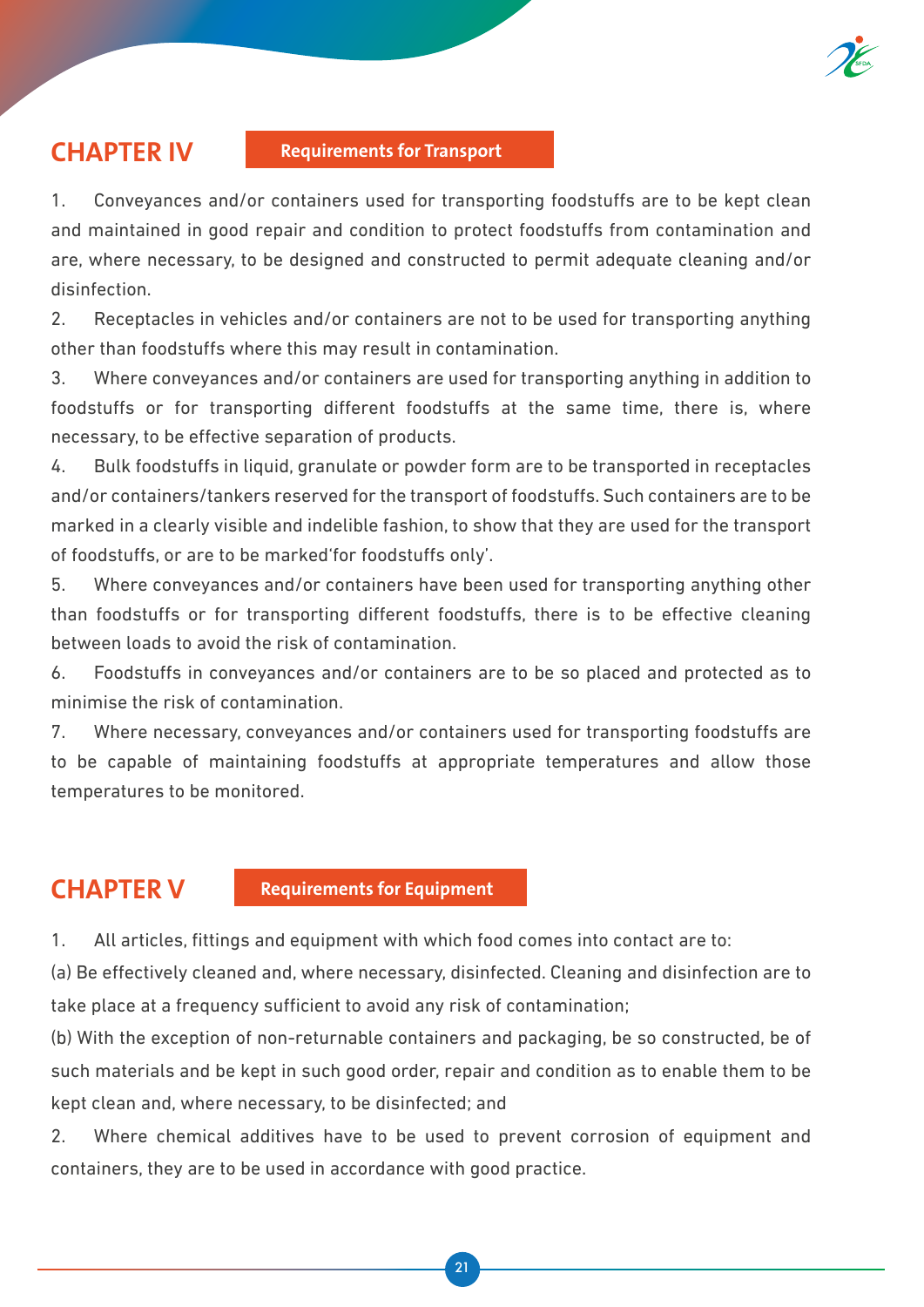

1. Food waste, non-edible by-products and other refuse are to be removed from rooms where food is present as quickly as possible, so as to avoid their accumulation, and at least at the end of each working day or shift.

2. Food waste, non-edible by-products and other refuse are to be deposited in closable containers, unless food business operators can demonstrate to the food authority that other types of containers or evacuation systems used are appropriate. These containers are to be of an appropriate construction, kept in sound condition, be easy to clean and, where necessary, to disinfect.

3. Adequate provision is to be made for the storage and disposal of food waste, non-edible by-products and other refuse. Refuse stores are to be designed and managed in such a way as to enable them to be kept clean and, where necessary, free of animals and pests.

4. All waste is to be eliminated in a hygienic and environmentally friendly way in accordance with KSA legislation, and is not to constitute a direct or indirect source of contamination.

**CHAPTER VII** Requirements for Water supply

1. There is to be an adequate supply of potable water, which is to be used whenever necessary to ensure that foodstuffs are not contaminated;

(a) Clean water may be used with whole fishery products.

(b) Clean seawater may be used with live bivalve molluscs, echinoderms, tunicates and marine gastropods; clean water may also be used for external washing. When such water is used, adequate facilities are to be available for its supply.

2. Where non-potable water is used, for example for fire control, steam production, refrigeration and other similar purposes, it is to circulate in a separate duly identified system. Non-potable water is not to connect with, or allow reflux into, potable water systems.

3. Ice which comes into contact with food or which may contaminate food is to be made from potable water or, when used to chill whole fishery products, clean water. It is to be made, handled and stored under conditions that protect it from contamination.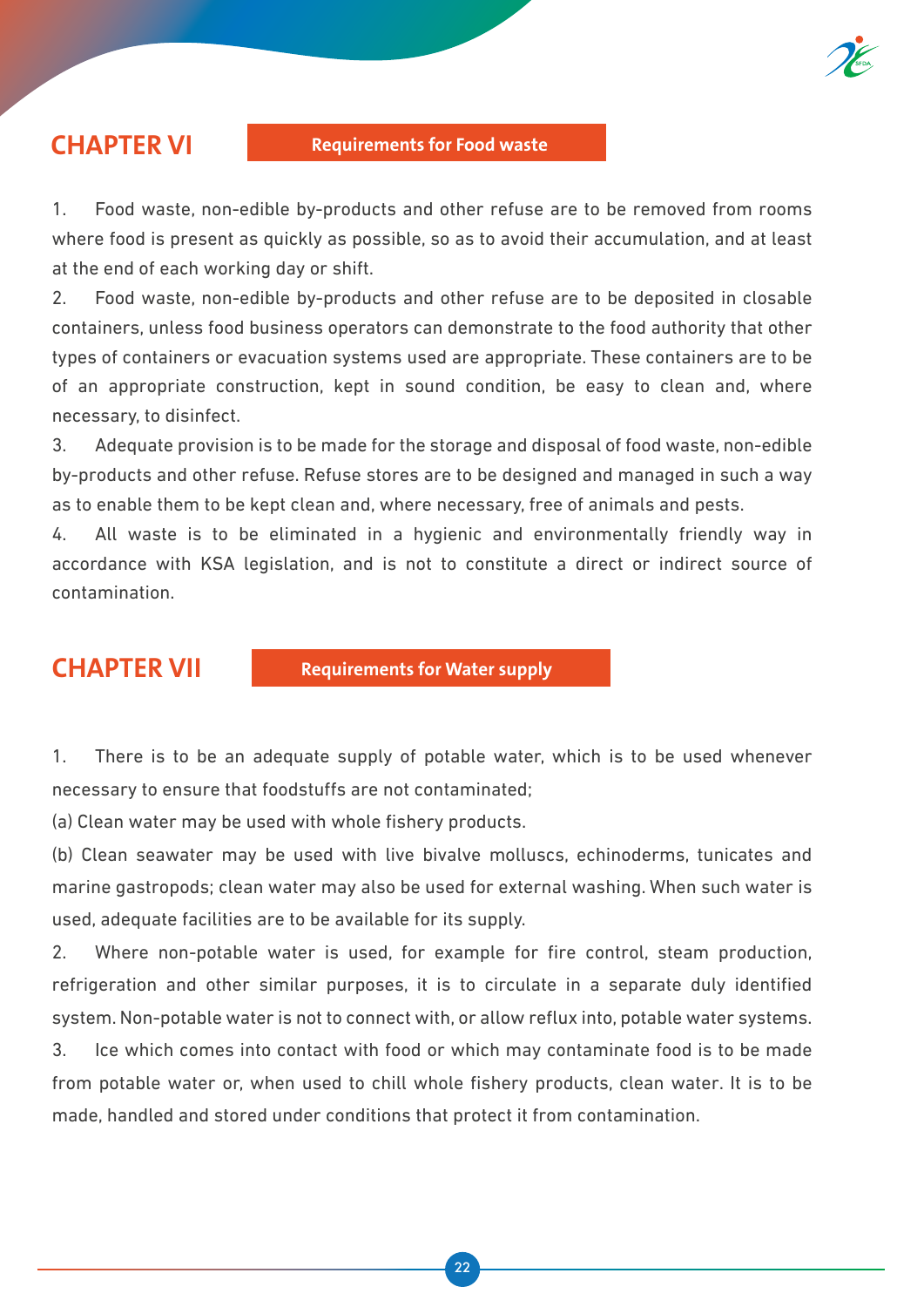

4. Steam used directly in contact with food is not to contain any substance that presents a hazard to health or is likely to contaminate the food.

5. Where heat treatment is applied to foodstuffs it is to be ensured that any water used to cool the containers or food stuffs after heat treatment is not a source of contamination for the foodstuff.

### **CHAPTER VIII Requirements for Personal hygiene**

1. Every person working in a food-handling area is to maintain a high degree of personal cleanliness and is to wear suitable, clean and, where necessary, protective clothing.

2. No person may smoke or use any form of tobacco, including snuff, while working in a food handling area or handling open food.

3. Food Handlers must refrain from eating, drinking and/or spitting while working in a food handling area or handling open food.

4. Food Handlers must keep any open cut or abrasion on any exposed part of his person covered with a waterproof dressing.

5. No Person shall engage in the handling of food unless they are in possession of a certificate of good health from a medical officer

(a) Such a certificate shall be valid for a period of twelve months from the date of issue; kept at the principle place of employment and be available for inspection by the food authority.

6. No person suffering from, or being a carrier of a disease likely to be transmitted through food or afflicted, for example, with infected wounds, skin infections, sores or diarrhoea is to be permitted to handle food or enter any food-handling area in any capacity if there is any likelihood of direct or indirect contamination.

(a) Any person so affected and employed in a food business and who is likely to come into contact with food is to report immediately the illness or symptoms, and if possible their causes, to the food business operator.

(b) The Food Business Operator must inform the Food Authority of the actions taken to prevent transmission of the disease.

7. If the Food Authority has any reason to believe that a food handler is suffering from or a carrier of a disease likely to be transmitted through food or is afflicted, for example, with infected wounds, skin infections, sores or diarrhoea, an authorised officer may require that food handler to submit to a medical examination by a medical officer.

(a) The medical officer shall issue a certificate stating whether the person is fit or unfit to come into contact with food.

(b) The food handler shall cease handling food during the process of medical examination, including the time required for processing of any specimens.

(c) If the certificate states the person is unfit to handle food that person shall cease work until he has obtained a certificate of good health from a medical officer.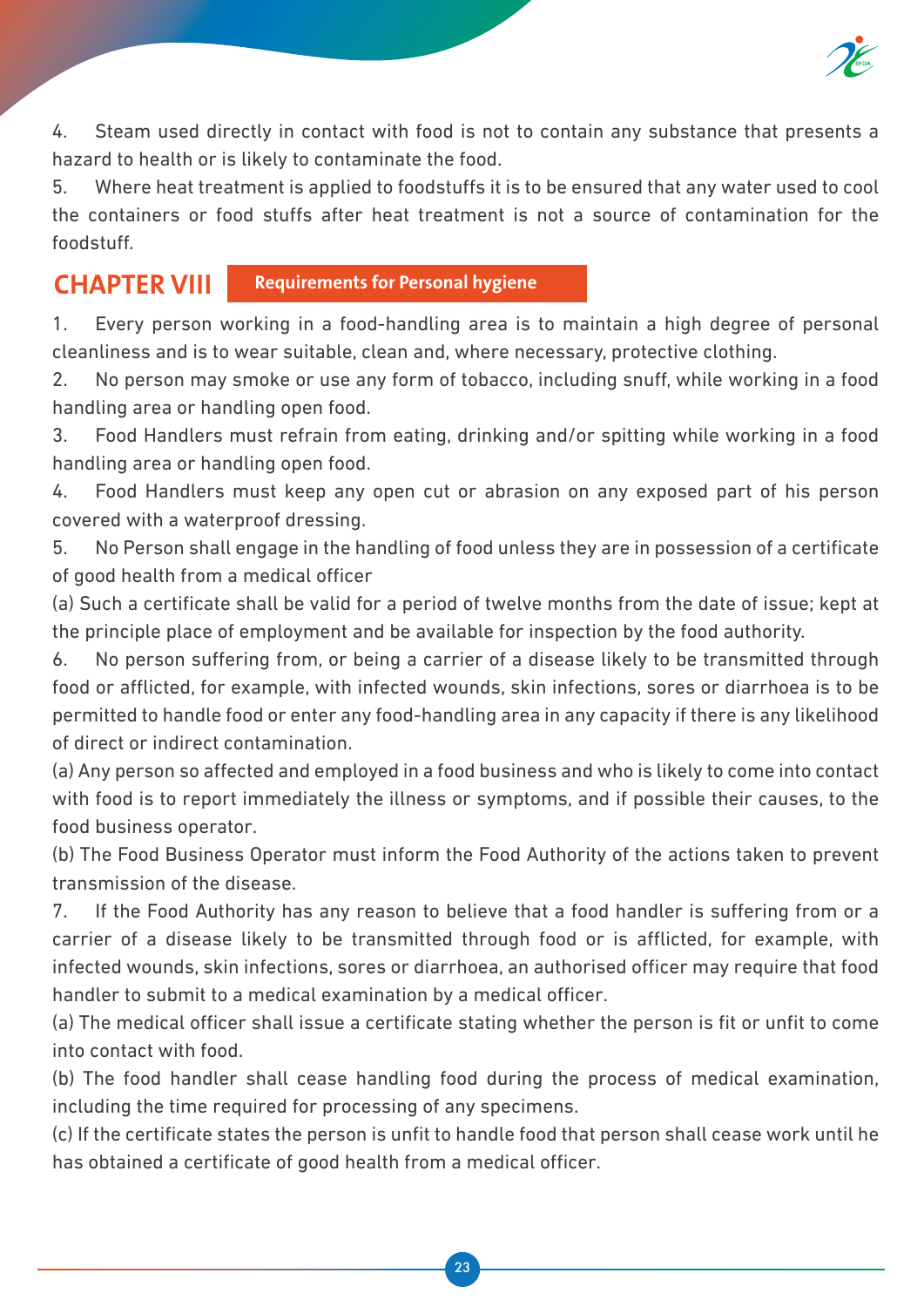

### **CHAPTER IX Requirements applicable to foodstuffs**

1. Apart from live animals, FBO shall not accept any raw materials or ingredients, or any other substances used in product processing operations, if there are reasons to believe that such substances are contaminated with parasites, pathogenic microorganisms or toxic, decomposed or foreign substances that may render the final product unfit for human consumption. This condition applies even if normal sorting and/or preparatory or processing procedures ensues.

2. Raw materials and all ingredients stored in a food business are to be kept in appropriate conditions designed to prevent harmful deterioration and protect them from contamination.

3. Raw materials and all ingredients stored in a food business are to be labelled for proper identification.

4. At all stages of production, processing and distribution, food is to be protected against any contamination likely to render the food unfit for human consumption, injurious to health or contaminated in such a way that it would be unreasonable to expect it to be consumed in that state.

5. Adequate procedures are to be in place to control pests. Adequate procedures are also to be in place to prevent domestic animals from having access to places where food is prepared, handled or stored (or, where the competent authority so permits in special cases, to prevent such access from resulting in contamination).

6. Raw materials, ingredients, intermediate products and finished products likely to support the reproduction of pathogenic micro-organisms or the formation of toxins are not to be kept at temperatures that might result in a risk to health.

(a) Chill Holding Requirements:

i. Any food which is likely to support the growth of pathogenic micro-organisms or the formation of toxins held in a food premises ) must be kept at or below 50C but

a) where the food is for service or on display for sale it may be held above 50C for a single period, not exceeding four hours.

ii. The cold chain is not to be interrupted. However, limited periods outside temperature control are permitted, to accommodate the practicalities of handling during preparation, transport and storage, of food, provided that it does not result in a risk to health.

(b) Hot Holding Requirements

i. Food in a food premises which has been cooked or re-heated, which is for service or on display for sale and which is likely to support the growth of pathogenic micro-organisms or the formation of toxins must be kept at or above 630C but

a) where the food is for service or on display for sale it may be held below 630C for a single period, not exceeding two hours.

7. Food businesses manufacturing, handling and wrapping processed foodstuffs are to have suitable rooms, large enough for the separate storage of raw materials from processed material and sufficient separate refrigerated storage.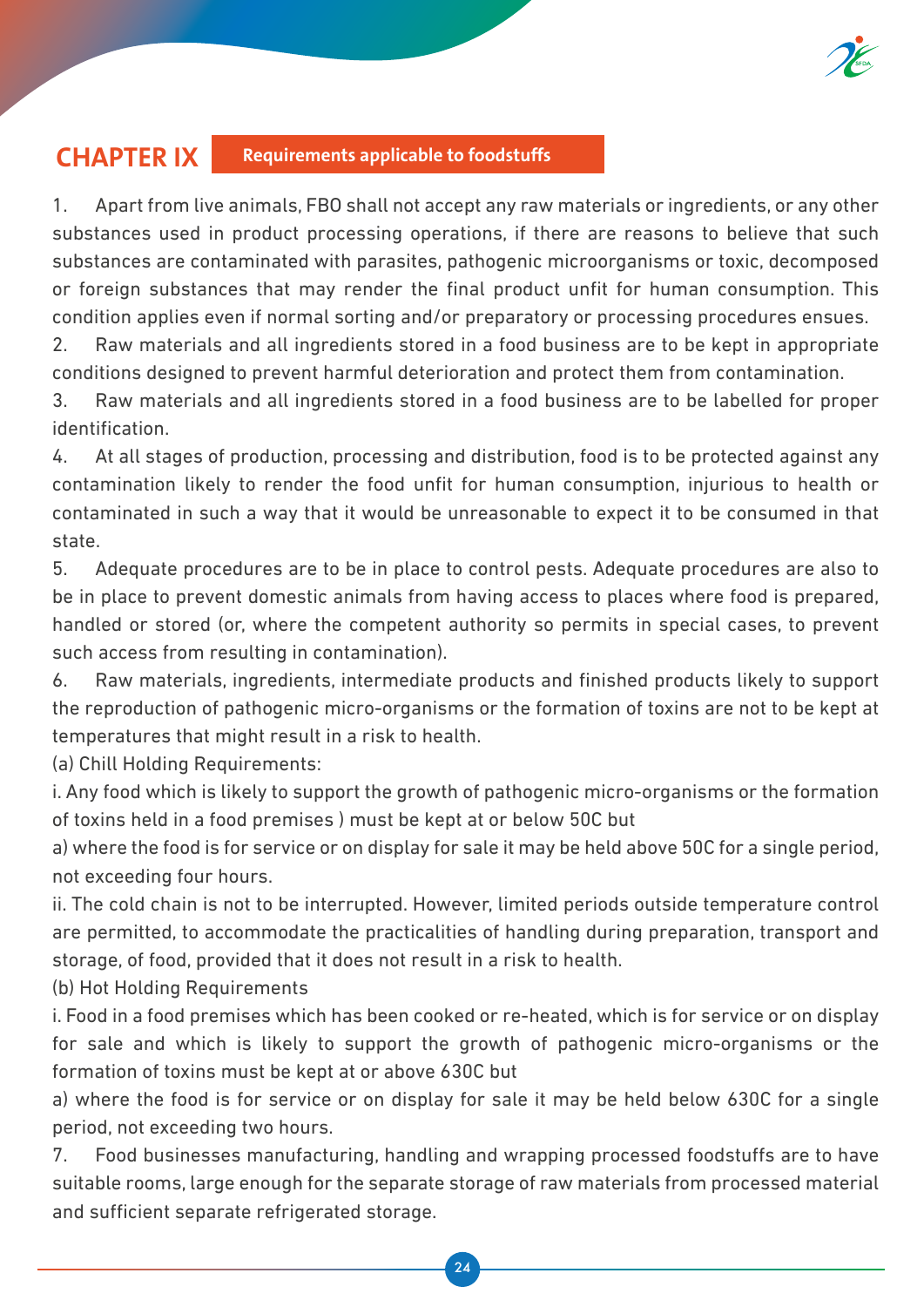

8. Where foodstuffs are to be held or served at chilled temperatures they are to be cooled as quickly as possible following the heat-processing stage, or final preparation stage if no heat process is applied, to a temperature which does not result in a risk to health.

9. The thawing of foodstuffs is to be undertaken in such a way as to minimise the risk of growth of pathogenic microorganisms or the formation of toxins in the foods. During thawing, foods are to be subjected to temperatures that would not result in a risk to health. Where run-off liquid from the thawing process may present a risk to health it is to be adequately drained. Following thawing, food is to be handled in such a manner as to minimise the risk of growth of pathogenic microorganisms or the formation of toxins.

10. Hazardous and/or inedible substances, including animal feed, are to be adequately labelled and stored in separate and secure containers.

### **CHAPTER X Requirements applicable to the wrapping and packaging of foodstuffs**

1. Material used for wrapping and packaging are not to be a source of contamination.

2. Wrapping materials are to be stored in such a manner that they are not exposed to a risk of contamination.

3. Wrapping and packaging operations are to be carried out so as to avoid contamination of the products. Where appropriate and in particular in the case of cans and glass jars, the integrity of the container's construction and its cleanliness is to be assured.

4. Wrapping and packaging material re-used for foodstuffs is to be easy to clean and, where necessary, to disinfect.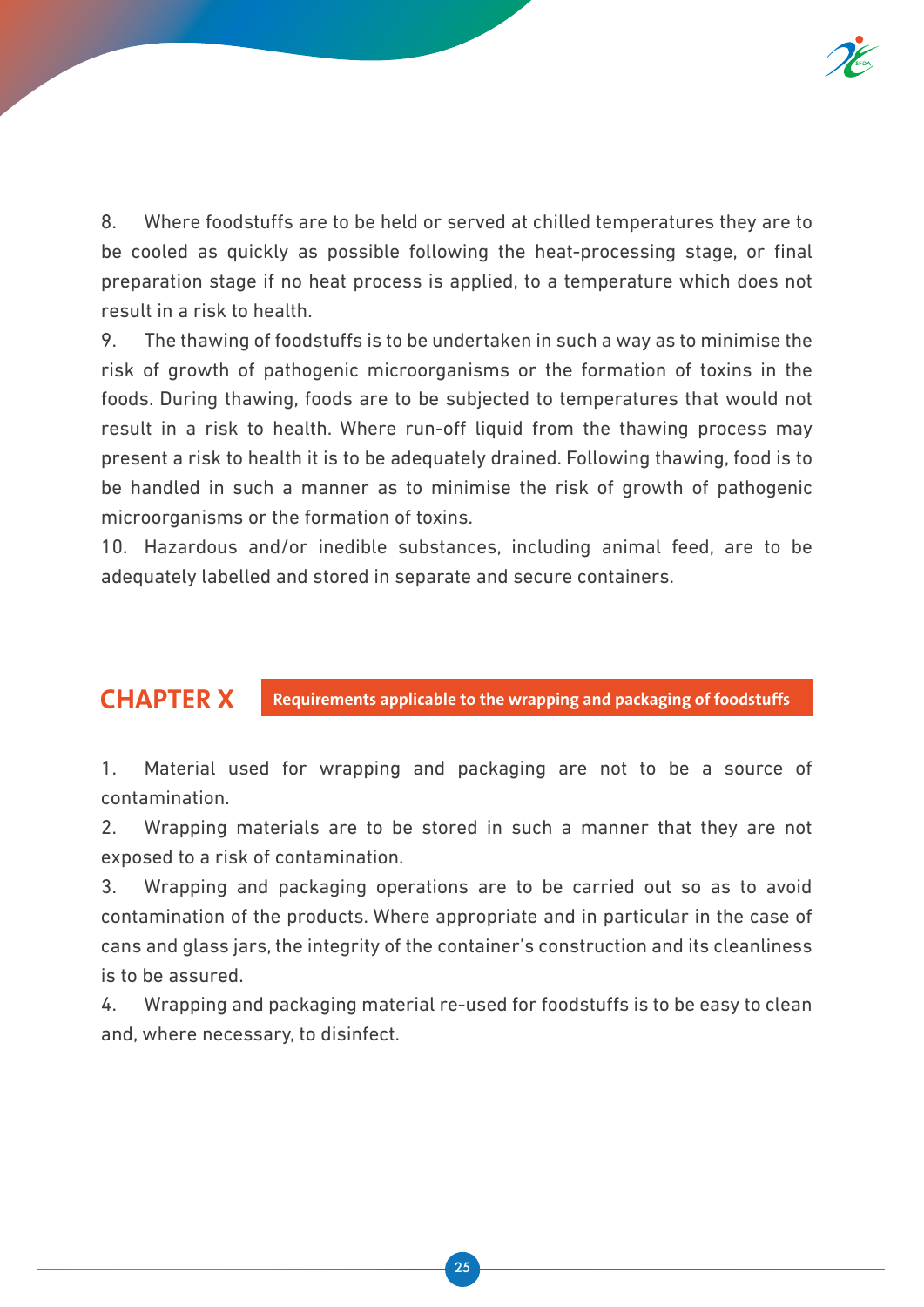

### **CHAPTER XI Requirements for Heat Treatment**

The following requirements apply only to food placed on the market in hermetically sealed containers:

a. Any heat treatment process used to process an unprocessed product of to process a further processed product is

i. To raise every part of the product treated to a given temperature for a given period of time AND

ii. To prevent the product from becoming contaminated during the process

b. To ensure that the process employed achieves the desired objectives, Food Business Operator are to check regularly the main relevant parameters

( particularly temperature, pressure, sealing and microbiology), including by the use of automatic devices

c. The process used should conform to an internationally recognised standard (for example, pasteurisation, ultra high temperature or sterilisation)

**CHAPTER XII Requirements for Heat Treatment** 

#### 1. Food business operators are to ensure:

(a) that food handlers are supervised and instructed and/or trained in food hygiene matters commensurate with their work activity;

(b) that those responsible for handling food waste, non-edible by-products and other refusehave received adequate training in the application of the HACCP principles; and

(c) compliance with any requirements of national law and concerning training programmes for persons working in certain food sectors.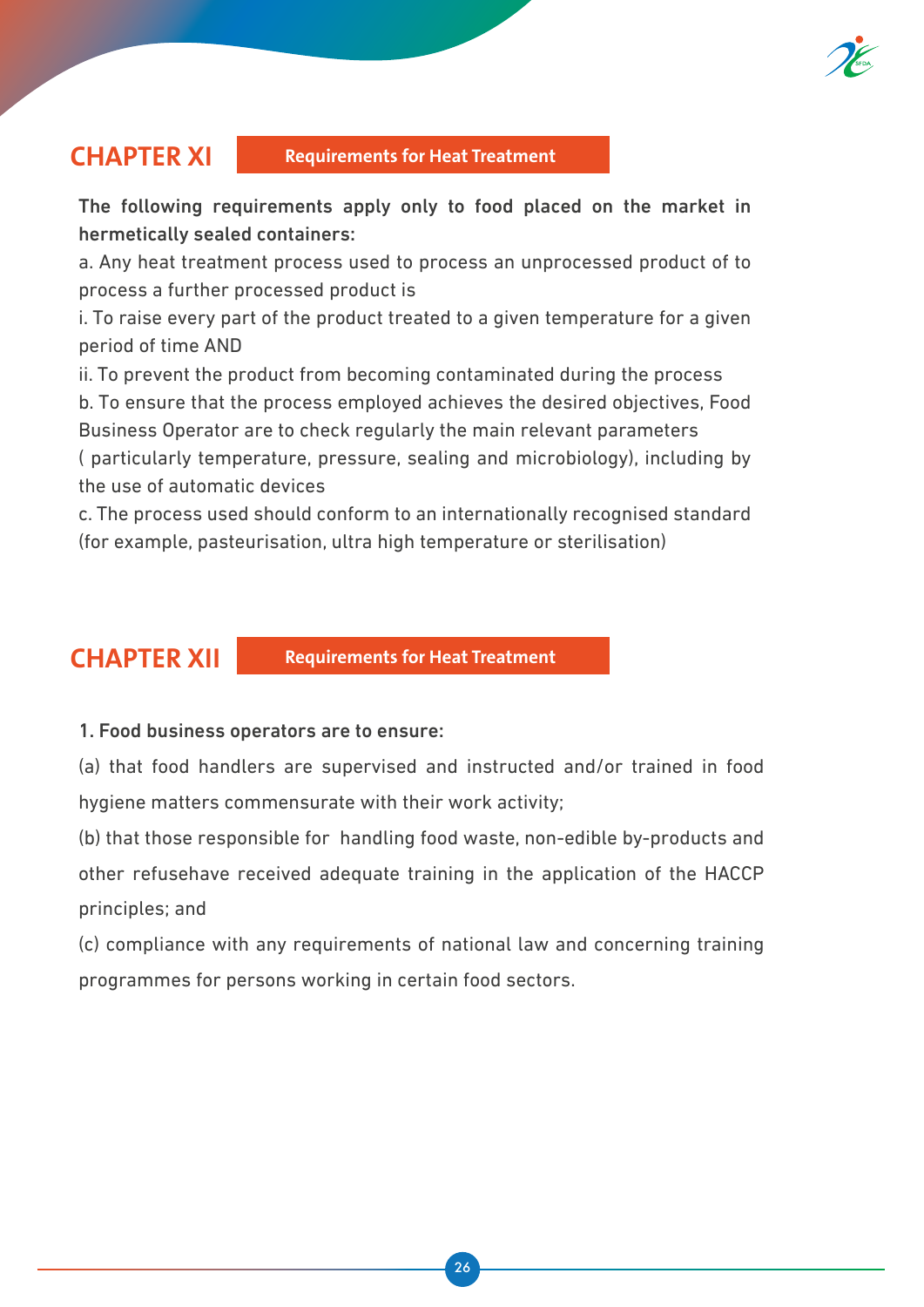

## **Part II:**

**Specific requirements for Production Establishments (food of animal origin and water)**

# (This part is complementary to the provisions laid down

## in Chapters I & II and Chapters IV to XII)

In addition to the provisions laid down in this Part, all approved regulations for meat, milk, fish, egg, honey, water and their products shall apply.

### **Chapter XIII Manufacture of Minced Meat and Meat Preparations**

These requirements shall apply to establishments supplying minced meat or meat preparations to other food businesses. They shall not apply to establishments selling only to the final consumer.

1. Food business operators operating establishments producing minced meat or meat preparations must ensure that they are constructed so as to avoid contamination of meat and products, in particular, by allowing constant progress of the operations.

2. Ensuring separation between the different production batches;

3. Have rooms for the separate storage of packaged and exposed meat and products, unless stored at different times or in such a way that the packaging material and the manner of storage cannot be a source of contamination for the meat or products;

4. Have rooms equipped to ensure compliance with the temperature requirements laid down in Part III;

5. Have equipment for washing hands used by staff handling exposed meat and products with non- hand operable taps; and

6. Have facilities for disinfecting tools with hot water supplied at not less than 82ºC, or an alternative system having an equivalent effect.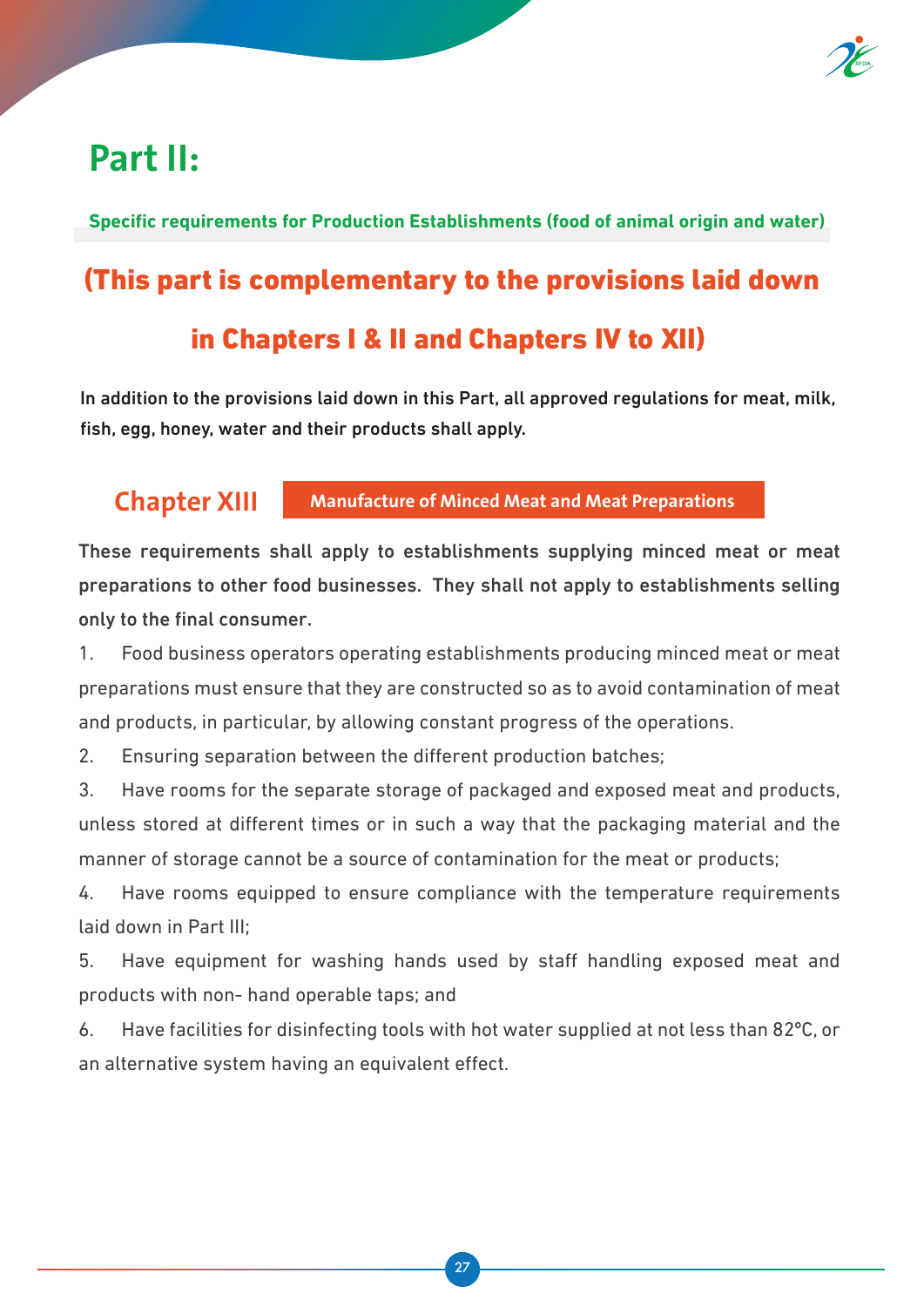

### Requirements for Raw Material:

Food business operators producing minced meat or meat preparations must ensure that the raw materials used satisfy the following requirements.

1. The raw material used to prepare minced meat must meet the following requirements.

a. It must comply with the requirements for fresh meat;

b. It must derive from skeletal muscle, including adherent fatty tissues;

c. It must not derive from scrap cuttings and scrap trimmings (other than whole muscle cuttings); including MDM.

2. The following raw material may be used to prepare meat preparations:

a. Fresh meat;

b. Meat meeting the requirements of point 1; and

c. If the meat preparation is not clearly intended to be consumed without first undergoing heat treatment, meat derived from the mincing or fragmentation of meat meeting the requirements of point 1 other than point  $1(c)$ ;

3. The following must not be used by food business operators when preparing meat products:

a. The genitals of female and male animals except for the testicles;

b. The urinary systems except for the kidneys and bladder;

c. The cartilage of the larynx, the trachea, the bronchi and the lobular trachea;

d. Eyes and eyelids;

e. External hearing areas;

f. Keratinocyte; And

g. In poultry, the head, the excess skins and the fleshy protrusions - the esophagus, the vesicle, the intestine and the genitals.

### Hygiene During and After Production:

Food business operators producing minced meat or meat preparations must ensure compliance with the following requirements.

1. The work on meat must be organised in such a way as to prevent or minimise contamination.

2. To this end, food business operators must ensure in particular that the meat used is:

(a) At a temperature of not more than 4ºC for poultry, 3ºC for offal and 7ºC for other meat; and

(b) Brought into the preparation room progressively as needed.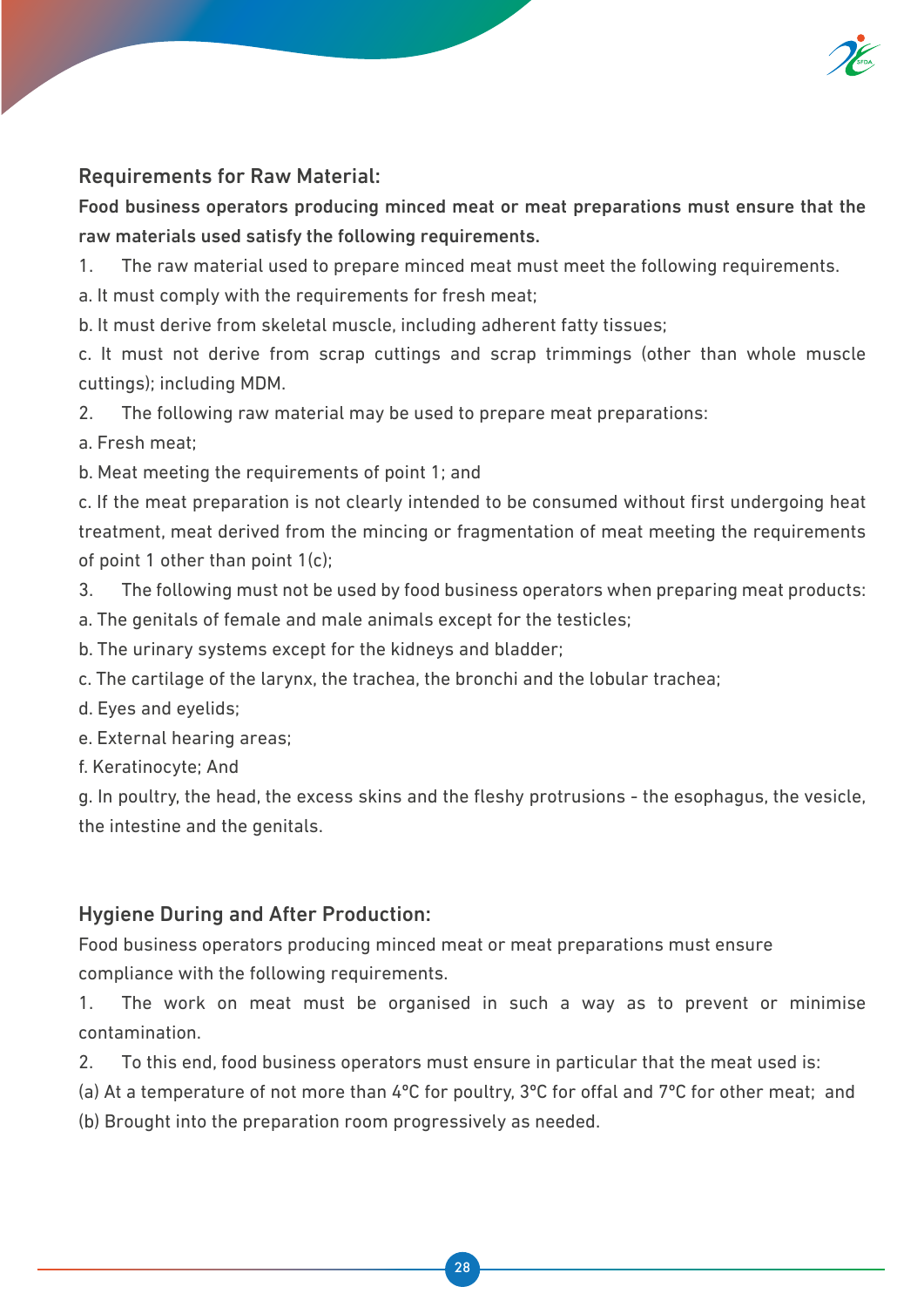

3. Frozen or deep-frozen meat used in preparing ground meat or prepared meats before freezing must be bone removed, and it may be stored for a limited period only, unless the competent authority allows other appropriate methods.

4. When preparing chilled meat, you must prepare the meat:

a. In the case of poultry, within no more than 3 days of slaughtering;

b. In the case of animals other than poultry, within no more than 6 days of slaughtering; With the exception of boneless beef or veal, or packed in vacuum containers, it is allowed to be used within a period not exceeding 15 days from slaughter.

c. Minced meat and prepared meats must be packed or packed immediately after production and cooled to an internal temperature.

i. No more than 2 ° C for ground meat.

- ii. No more than 4 ° C for processed meat.
- iii. Or freeze it to an internal temperature not exceeding -18 ° C.
- d. These temperature conditions must be maintained during storage and transportation.
- 5. It is not allowed to re-freeze meat and ground meat after defrosting.

**Chapter XIV:** Thermal Processing

Processed meat products that are usually eaten without further cooking must undergo a process sufficient to eliminate disease-causing bacteria, parasites, and forms of cystic parasites.

**Chapter XV** Manufacture and Processing of Dairy Products

### Part I: Requirements Concerning Dairy Products

1. Temperature requirements

a. When receiving milk in a processing facility, operators of food establishments should ensure that they are milk is rapidly cooled provided the temperature does not exceed 6 ° C and it is kept at this temperature until it is processed.

b. Operators of food establishments may maintain milk at a temperature higher than that mentioned in point (a) above if:

i. Treatment started immediately after milking or within 4 hours of reception in the treatment facility; or

ii. The competent authority shall declare a higher temperature for technical reasons related to the manufacture of some types of dairy products.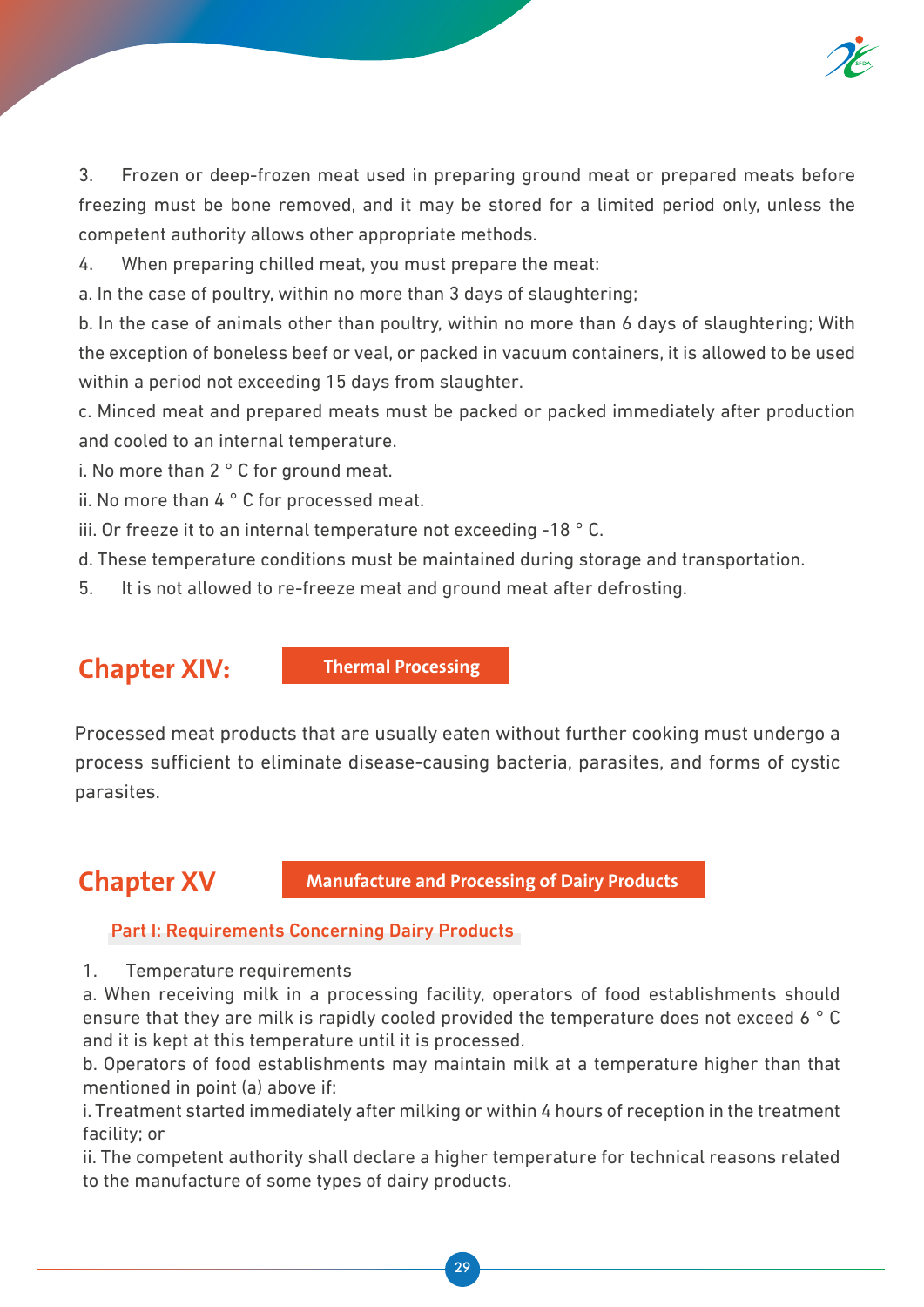

### II. REQUIREMENTS FOR HEAT TREATMENT

1. When raw milk or dairy products undergo heat treatment, food business operators must ensure that this satisfies the requirements of Annex II, Chapter XI above. In Particular they shall ensure, when using the following processes that they comply with the specifications below:

a. Pasteurisation is achieved by a treatment involving:

i. A high temperature for a short time ( at least 720 C for 15 seconds)

ii. A low temperature for a long time ( at least 630 C for 30 minutes) or

iii. Sudden cooling to no more than 40 C

iv. Any other combination of time-temperature conditions to obtain an equivalent effect such that the products show, where applicable, a negative reaction to an alkaline phosphatase test immediately after such treatment.

b) Ultra high temperature (UHT) treatment is achieved by a treatment:

i. Involving a continuous flow of heat at a high temperature for a short time ( not less than 1350 C in combination with a suitable holding time) such that there are no viable microorganisms or spores capable of growing in the treated product when kept in an aseptic closed container at ambient temperature and

ii. Sufficient to ensure that the products remain microbiologically stable after incubating for 15 days at 300 C in closed containers or for seven days at 550 C in closed containers or any other method demonstrating that the appropriate heat treatment has been applied

2. When considering whether to subject raw milk to heat treatment, food business operators must:

a. Have regard to the procedures developed in accordance with the HACCP principles pursuant to CHAPTER II above; and

b. Comply with any requirements that the competent authority may impose in this regard.

3. Food business operators manufacturing dairy products must initiate procedures to ensure that, immediately before processing:

a. Any raw cows' milk used to prepare dairy products has a plate count at 30ºC of less than 300 000 per ml; and

b. Heat-treated cows' milk used to prepare dairy products has a plate count at 30ºC of less than 100 000 per ml.

4. When milk fails to meet the criteria laid down in paragraph 1, the food business operator must inform the competent authority and take measures to correct the situation.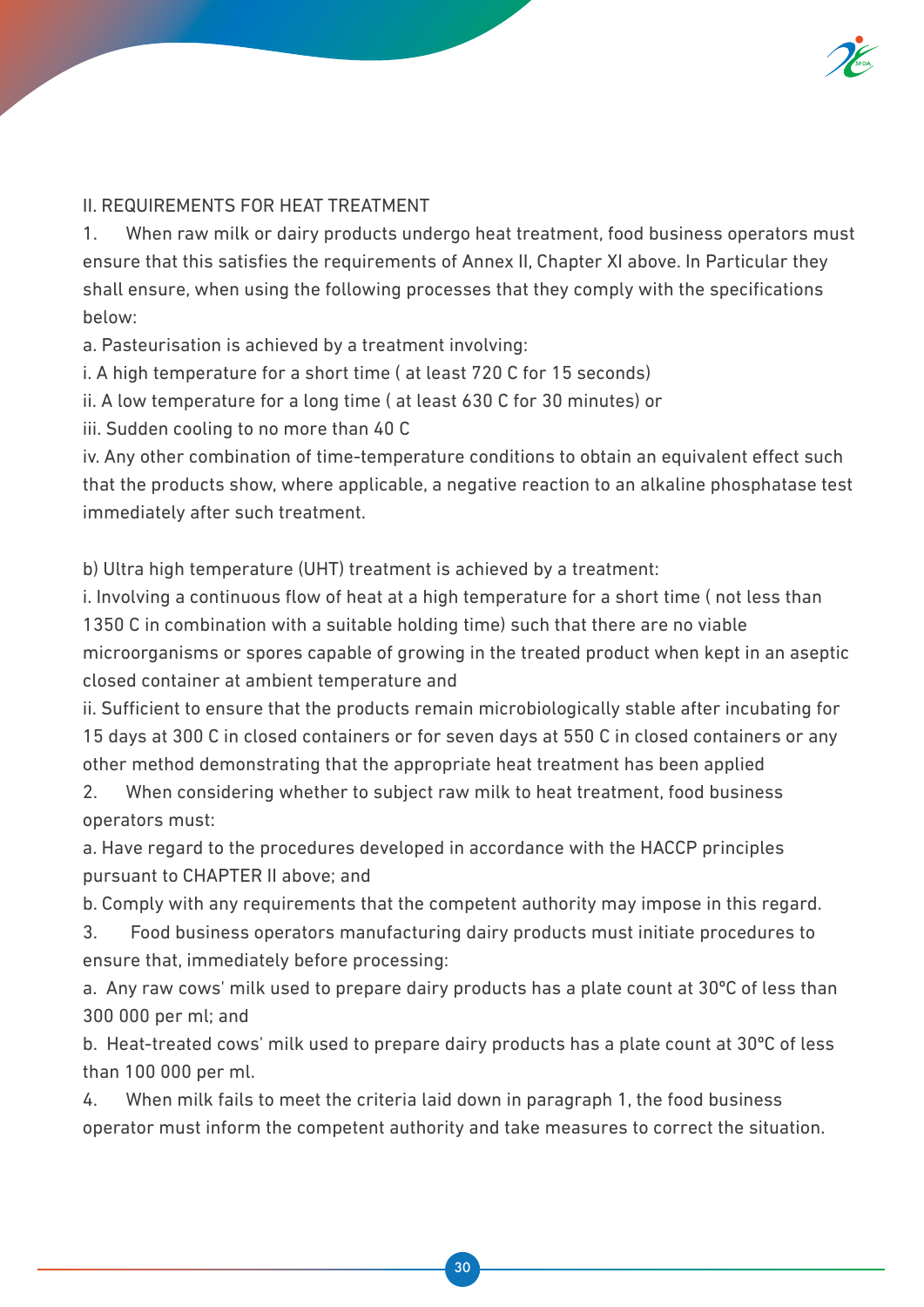

Part II: Special Conditions for Dairy Products Treatment or Processing Establishments

In addition to the general requirements laid down in Chapters I-XII of this Annex, an

#### establishment shall meet the requirements set out below

1. The establishment shall possess equipment for the mechanical filling and proper automatic sealing of containers (except for milk pumps, tanks and bulk packaging of more than 4 liters) which are to be used for packaging Milk or its heat treated products.

2. The facility must have equipment for refrigeration and cold storage of milk and its thermally processed products, if raw milk is stored, purified or calibrated in a facility, then it must have equipment for refrigeration and cold storage for it and refrigerators are equipped with calibrated temperature measuring devices correctly.

3. The facility must own:

a. In the event that disposable packages are used to package and package the products, there must be an area for storing these containers and for storing the materials intended for their manufacture; And

b. If reusable containers are used for packing and packaging products, there should be a special area for storing them and equipment designed to be cleaned and sterilized automatically.

4. The facility must have containers for storing raw milk and, when needed, calibration equipment and containers for storing milk.

5. The facility should have centrifuges or any other suitable means for disinfecting milk when needed.

6. Subject to subparagraph (2) below, the treatment facility must possess heat treatment equipment approved and licensed by the competent authority to process dairy products, provided that it is equipped with the following:

a. Automatic temperature control

b. thermometer;

c. Automatic safety device to prevent insufficient heating;

d. An adequate safety device prevents the thermally treated drinking milk from mixing with milk that has not undergone a complete heat treatment; And

e. An automatic recording device that records the operation of the safety system referred to in subparagraph (d) above or establishes a procedure to monitor the effectiveness of the system; It is also permissible for a treatment facility to own equipment different from the above, provided that it performs equivalent performance with equal guarantees regarding cleanliness and the competent authority has authorized its use.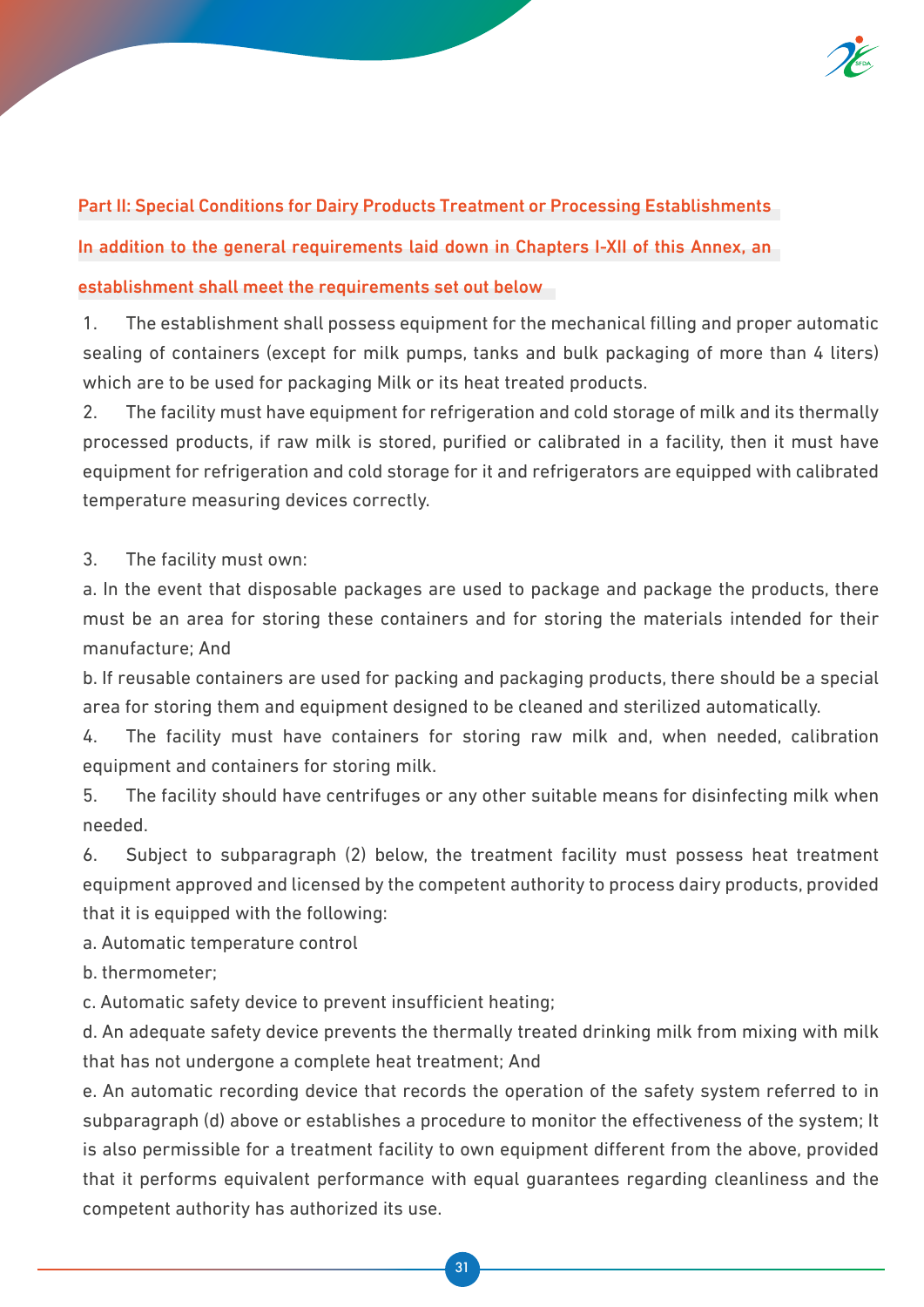

7. The treatment facility should have equipment for heating or heat treatment if these processes are carried out in that facility that meets the sanitary requirements.

8. The facility should have equipment for cooling, packaging and storing frozen milk based products if these operations are carried out in that facility.

9. The establishment must have equipment for drying and packaging dried milk products if these operations are carried out in that establishment.

10. When needed, it is necessary to divide the rooms designated for production operations into wet and dry areas, each with its own operating conditions.

11. Facilities for sterilizing tools with hot water at a temperature not lower than 82  $^{\circ}$  C. or an alternative system with a similar effect.

### Part III: WRAPPING, PACKAGING and LABELLING

### Without prejudice to the requirements of approved legislation:

1. The product packages must be closed tightly after filling them directly in the facility where the final heat treatment is performed for the liquid dairy products, provided that it is done using devices that prevent leakage and thus prevent contamination.

2. It must be indicated on the cards any milk or milk products offered in the following market:

a. The phrase "raw milk" in the case of raw milk;

b. The phrase "made from raw milk" in the case of products made from raw milk where the manufacturing process does not include any heat treatment or any physical or chemical treatment.

32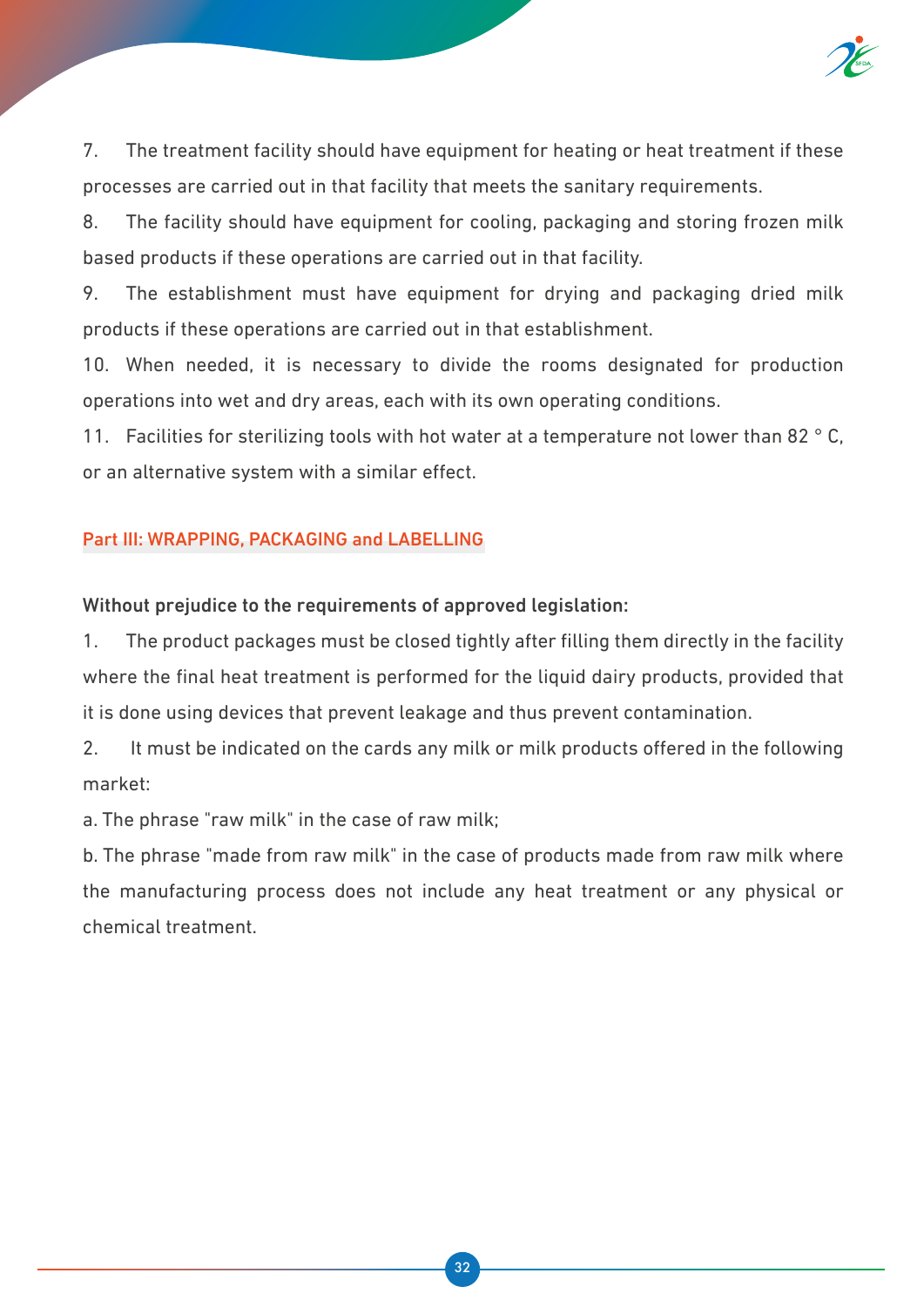

## **Chapter XVI Manufacture and Processing of Fishery Products**

### With regard to fish products:

A. Primary production includes farming, hunting and gathering of live fish products with the aim of placing them on the market; And

B. Associated operations include the following, which may take place on board a fishing vessel: head cutting, deburring, fin removal, cooling and packing, and also include:

1. Transport and storage of fish products whose nature has not changed substantially, including live fish products, inside fish farms on land, and

2. Transportation and storage of fish products whose nature has not changed substantially, including live fish products, from the place of production to the first intended facility.

### PART I: REQUIREMENTS DURING AND AFTER Docking:

1. Food facility operators responsible for unloading and landing fish products:

a. Ensure that unloading and unloading equipment that comes into contact with fish products is designed to be easy to clean Disinfected and kept in good working condition and cleanliness; And

b. Avoid contamination of fish products during unloading and landing, especially by:

i. Rapid implementation of unloading and landing operations;

ii. To place fish products without delay in a protected environment at the temperature specified in section 7; And

iii. Failure to use equipment and practices that may cause damage to the edible parts of fish products.

2. Operators of food establishments responsible for fish landing sites, auction halls, wholesale markets or parts thereof where fish products are put up for sale must ensure compliance with the next requirements.:

a. That there be lockable facilities for the cold storage of the retained fish products and separate facilities Lockable for storing fish products that are not suitable for human consumption.

b. There must be suitably equipped lockable facilities or, if needed, room for Exclusive use by the competent authority if requested.

3- At the time of display or storage of fish products:

a. The facilities must not be used for other purposes;

b. Vehicles that emit exhaust fumes that are likely to harm the quality of fish products must not reach the facilities;

c. Persons with access to the facilities are prohibited from bringing in other animals; And d. The facilities must be equipped with adequate lighting to facilitate official control tasks.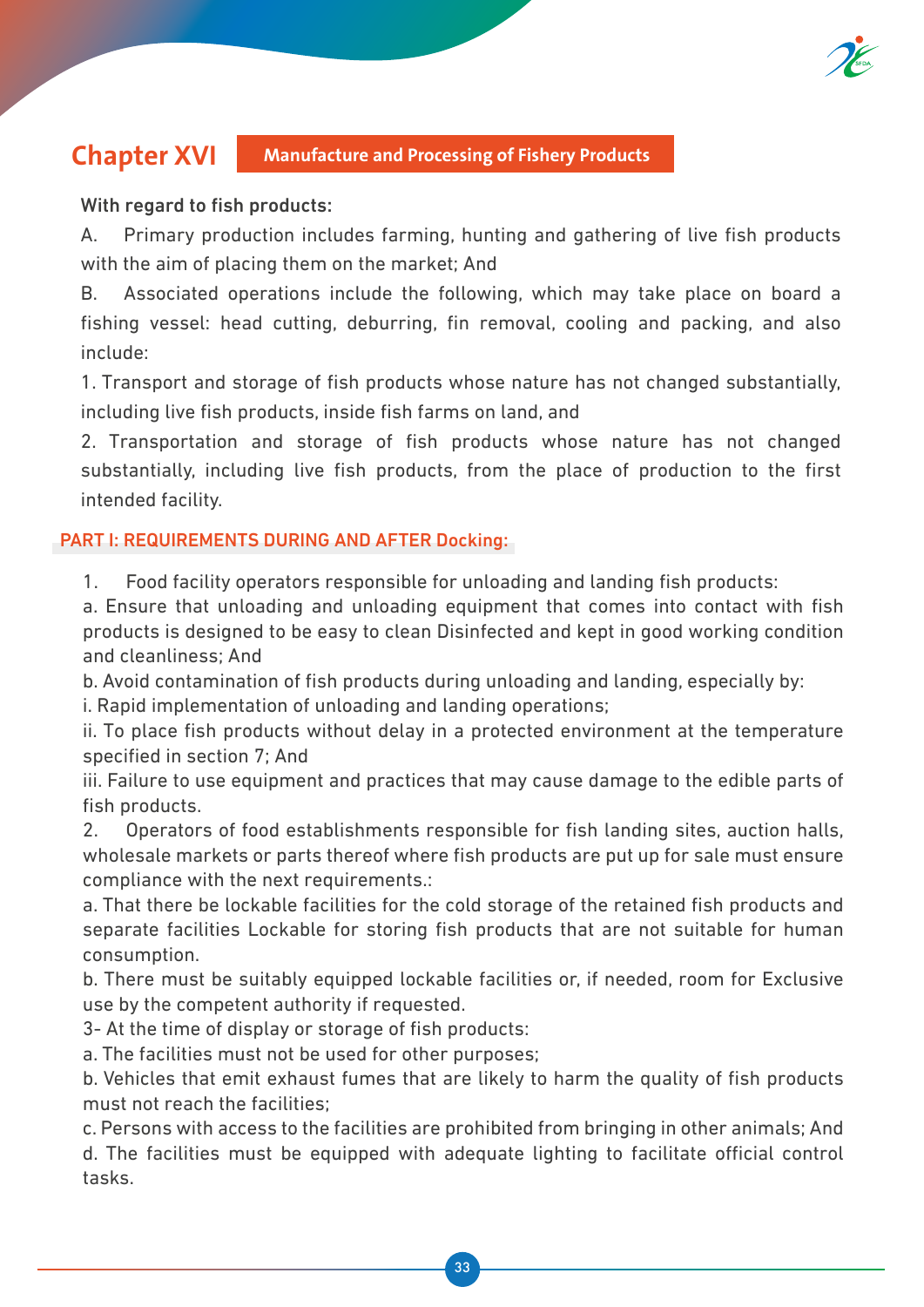

4- Fresh fish products, other than those that have been preserved, must be cooled. After they are lowered and stored at a temperature close to melting ice, when cooling is not possible on board the ship.

### PART II: REQUIREMENTS FOR ESTABLISHMENTS HANDLING FISHERY PRODUCTS

In establishments handling fishery products, food business operators must ensure compliance with the following requirements, where relevant.

### A. REQUIREMENTS FOR FRESH FISHERY PRODUCTS

Operators of fish products handling facilities must ensure that the following requirements are met:

A. special requirements for fresh fish products

1. In the case of refrigeration, the unpacked products are not distributed, dispatched, prepared or prepared immediately after their arrival at the berth. Heat nears melting ice.

2. Operations such as head and viscera removal are carried out in a safe manner and to ensure the safety of the products. When evisceration is required for any reason, whether commercial or technical, it should be carried out as soon as possible after fishing or unloading the products in the marina, and the products must be completely washed with drinking water or With clean water after carrying out these operations, even if they are carried out on ships.

3. Operations such as vacuuming and cutting to avoid contamination or damage to the slices, must be performed and filled and cooled as soon as possible after preparing them.

4. The containers used for transporting or storing fresh, processed fish products that are not packed under ice, are stored, and it is ensured that meltwater does not come into contact with the products.

5. It is permissible to transport and store whole fresh fish products or their entrails in cooling water on board the ships, and they may continue to be transported in cooled water after landing and transported from the aquaculture facilities until they reach other facilities for other operations.

### B. Requirements for frozen fish products:

Fish processing facilities that freeze fish products should have the following:

a. Freezing equipment of sufficient capacity to reduce the temperature rapidly in order to achieve a base temperature of no more than -18 ° C;

b. Trays must be made of stainless materials.

c. Cooling equipment of sufficient capacity to preserve residential products at more than -18 ° C.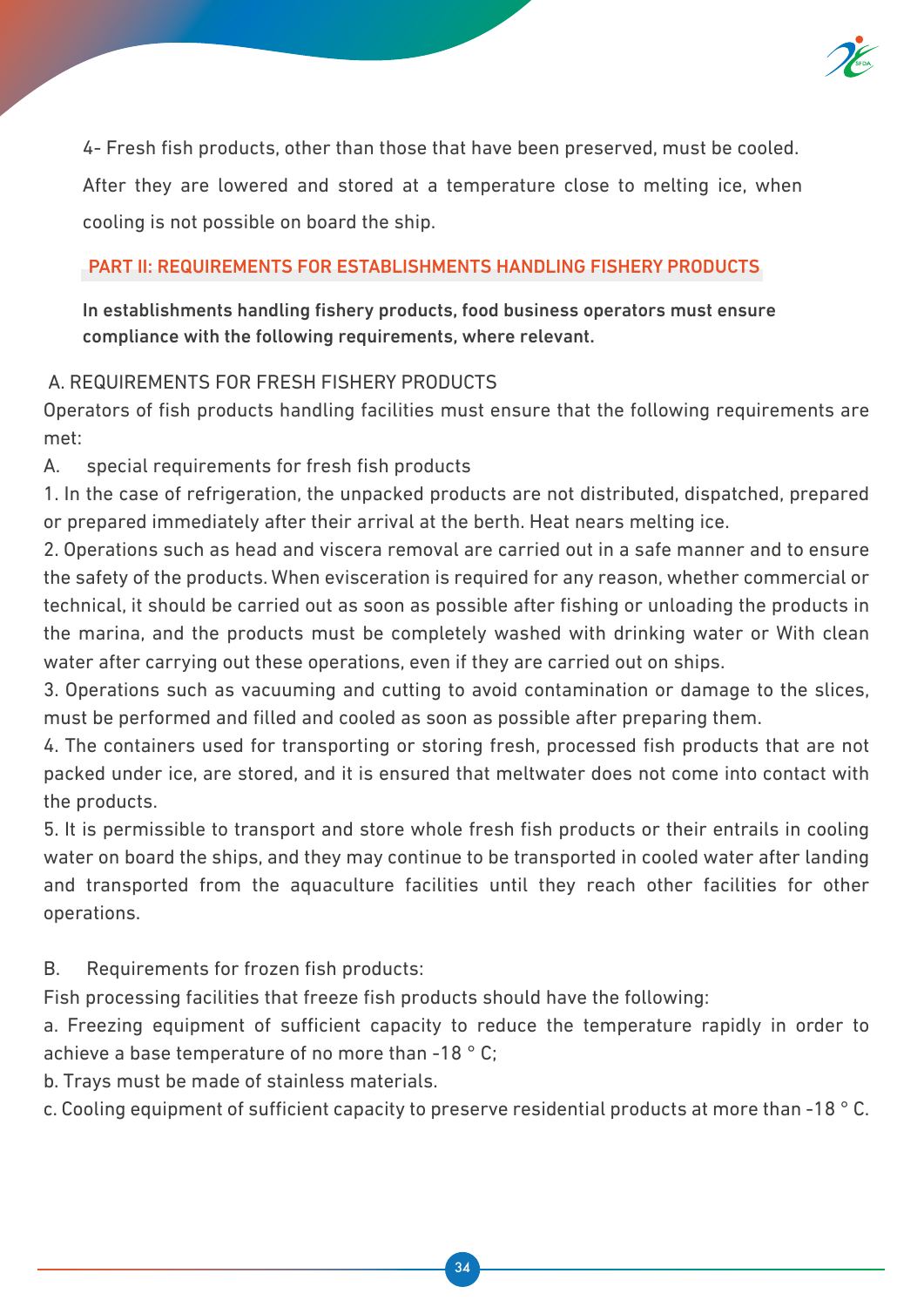

f. Conditions related to parasites:

I. Food facility operators must ensure that fish products are subjected to visual inspection for the purpose of discovering visible parasites before they are put on the market, fish products clearly contaminated with parasites are not put on the market for human consumption.

II. The following fish products must be frozen at a temperature not higher than -20 ° C in all parts of the product for a period of not less than 24 hours from the date of fishing; This treatment applies to the raw or final product:

i. Fish products to be consumed roughly in their raw or raw state.

ii. Fish products of the following classes, if they are to undergo a cold smoking process in which the internal temperature does not exceed 60 °C:

- 1. Herring
- 2. Mackerel
- 3. Sprat
- 4. Salmon (not farmed) from the Atlantic and Pacific Oceans; And

5. Marinated and / or salted fish products, if treatment is insufficient to destroy nematode larvae.

C. Food facility operators do not need to perform the treatment required by paragraph 1 if:

1. Epidemiological information was available indicating that the basis of origin for hunting does not constitute a health hazard in relation to the presence of parasites; And

2. The regulator has stated this.

D. A document from the manufacturer must be attached indicating the type of process that the fish products referred to in paragraph 1 were subjected to when they were put on the market, except when they are supplied to the final consumer.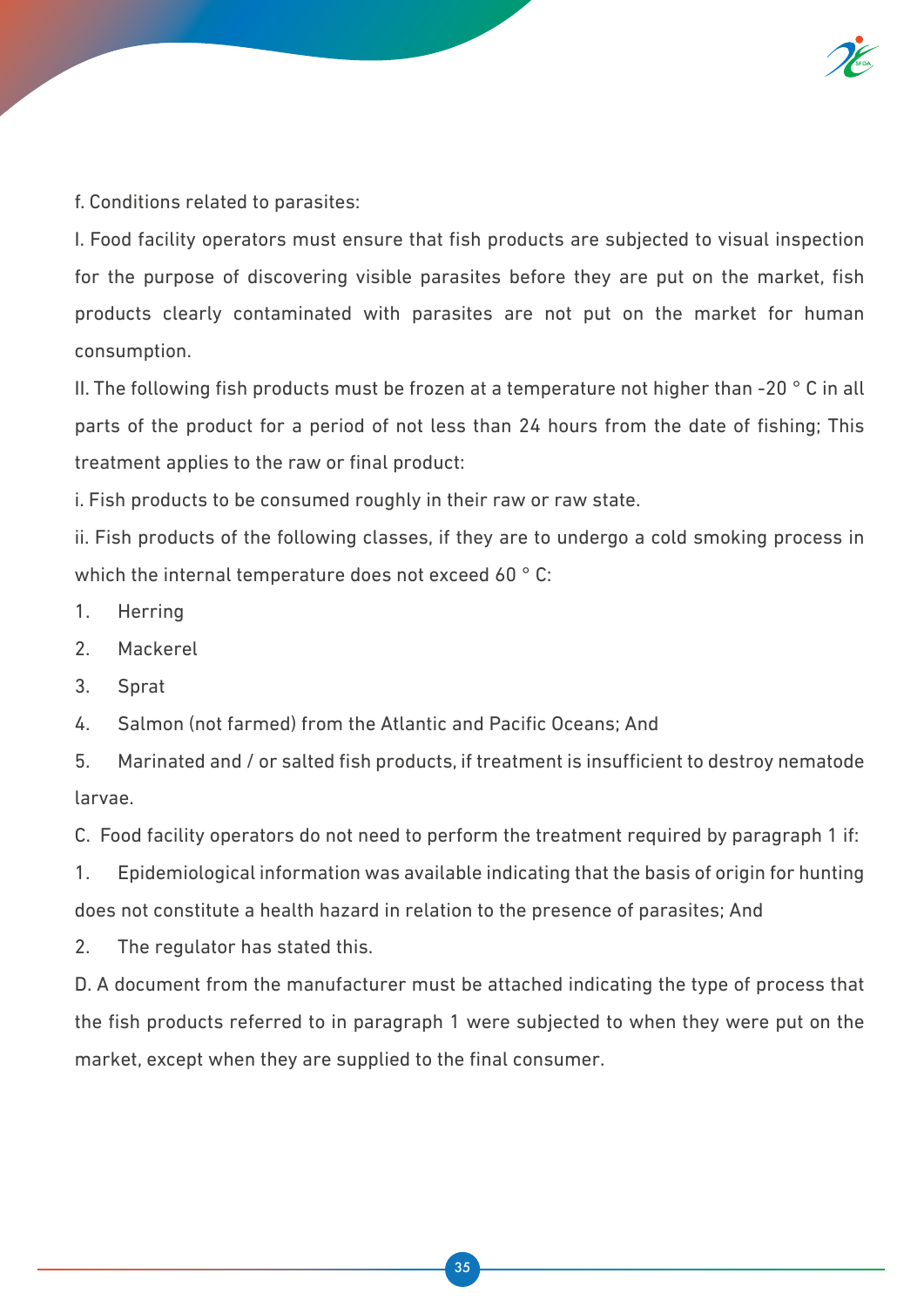

### PART III: REQUIREMENTS FOR PROCESSED FISHERY PRODUCTS

Food business operators cooking crustaceans and molluscs must ensure compliance with the following requirements.

1. Rapid cooling must follow cooking. Water used for this purpose must be potable water. If no other method of preservation is used, cooling must continue until a temperature approaching that of melting ice is reached.

2. Shelling or shucking must be carried out hygienically, avoiding contamination of the product. Where such operations are done by hand, workers must pay particular attention to washing their hands.

3. After shelling or shucking, cooked products must be frozen immediately, or be chilled as soon as possible to the temperature of melting ice.

### PART IV: HEALTH STANDARDS FOR FISHERY PRODUCTS

Food business operators must ensure, depending on the nature of the product or the species, that fishery products placed on the market for human consumption meet the following:

#### A. ORGANOLEPTIC PROPERTIES OF FISHERY PRODUCTS

Food business operators must carry out an organoleptic examination of fishery products. In particular, this examination must ensure that fishery products comply with any freshness criteria.

#### B. HISTAMINE

1. Food business operators must ensure that the limits with regard to histamine are not exceeded.

2. Levels of histamine must not exceed 200 mg/kg in any fishery product at any time during its shelf life.

#### C. TOTAL VOLATILE NITROGEN

Unprocessed fishery products must not be placed on the market if chemical tests reveal that the limits with regard to TVB-N or TMA-N have been exceeded.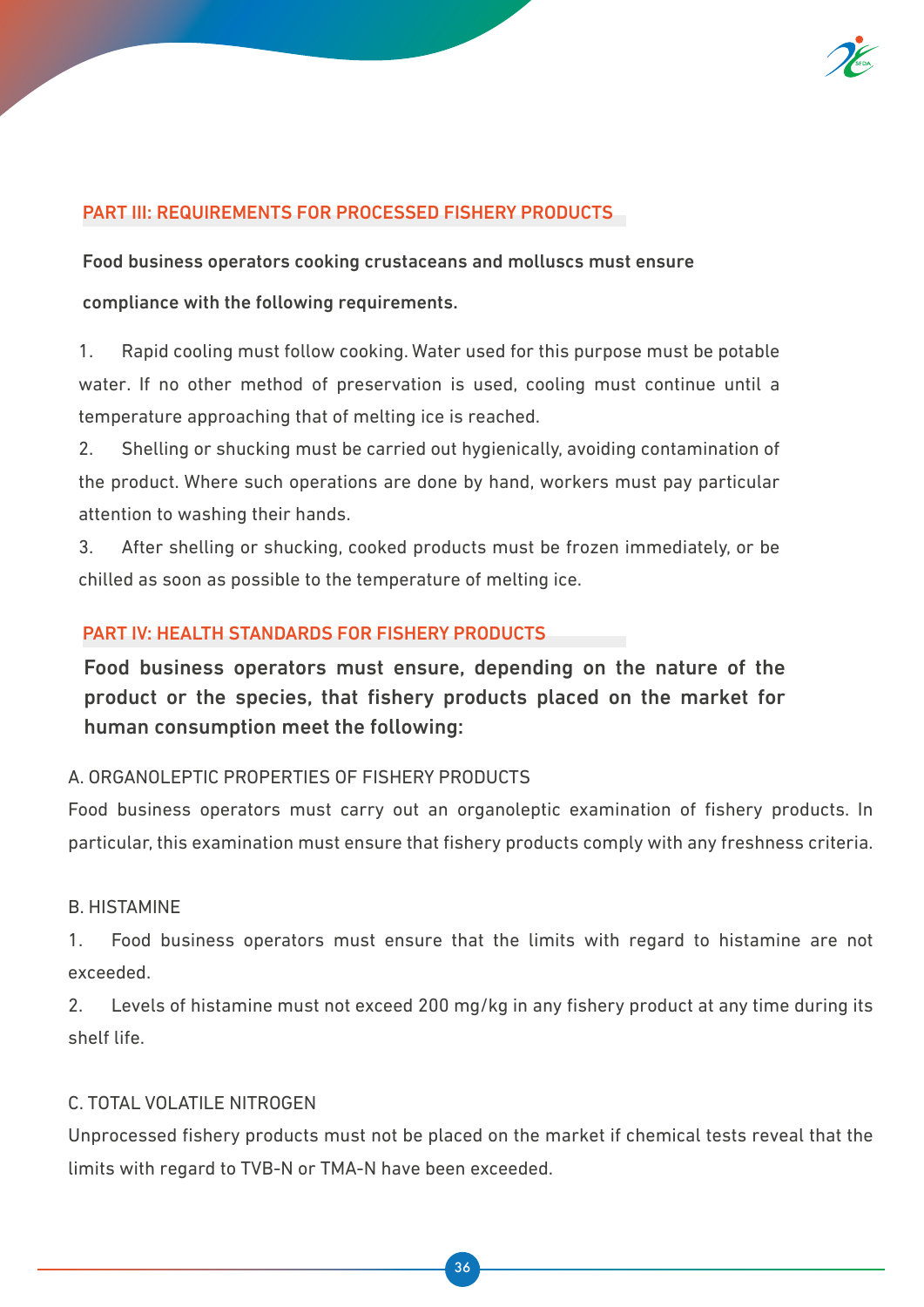

### C. TOTAL VOLATILE NITROGEN

Unprocessed fishery products must not be placed on the market if chemical tests reveal that the limits with regard to TVB-N or TMA-N have been exceeded.

### E. TOXINS HARMFUL TO HUMAN HEALTH

1. Fishery products derived from poisonous fish of the following families must not be placed on the market: Tetraodontidae, Molidae, Diodontidae and Canthigasteridae.

2. Fishery products containing biotoxins such as ciguatoxin or muscle-paralysing toxins must not be placed on the market.

3. Fishery products derived from bivalve molluscs, echinoderms, tunicates and marine gastropods may be placed on the market if they meet the following criteria:

a. They must have organoleptic characteristics associated with freshness and viability, including shells free of dirt, an adequate response to percussion and normal amounts of intravalvular liquid.

b. They must not contain marine biotoxins in total quantities (measured in the whole body or any part edible separately) that exceed the following limits:

i. For Paralytic Shellfish Poison (PSP), 800 micrograms per kilogram;

ii. For Amnesic Shellfish Poison (ASP), 20 milligrams of domoic acid per kilogram iii. For okadaic acid, dinophysistoxins and pectenotoxins together, 160 micrograms of okadaic acid equivalents per kilogram;

iv. For yessotoxins, 1 milligram of yessotoxin equivalent per kilogram; and v. For azaspiracids, 160 micrograms of azaspiracid equivalents per kilogram.

### PART VI: WRAPPING AND PACKAGING OF FISHERY PRODUCTS

1. Receptacles in which fresh fishery products are kept under ice must be water-resistant and ensure that melt water does not remain in contact with the products.

2. Frozen blocks prepared on board vessels must be adequately wrapped before landing.

3. When fishery products are wrapped on board fishing vessels, food business operators must ensure that wrapping material:

i. Is not a source of contamination;

ii. Is stored in such a manner that it is not exposed to a risk of contamination; iii. Intended for re-use is easy to clean and, where necessary, to disinfect.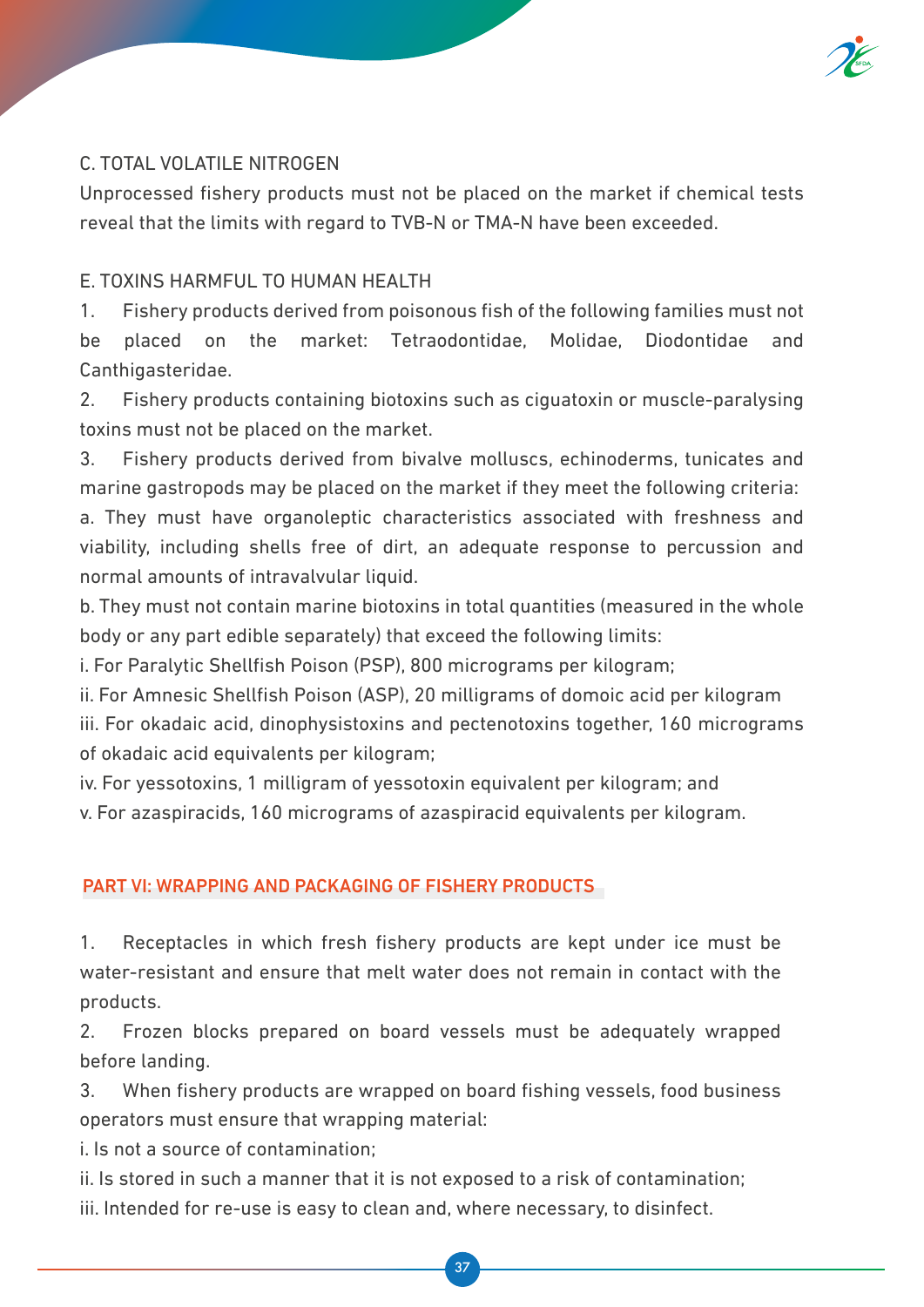

### PART VII: STORAGE OF FISHERY PRODUCTS

Food business operators storing fishery products must ensure compliance with the following requirements.

1. Fresh fishery products, thawed unprocessed fishery products, and cooked and chilled products from crustaceans and molluscs, must be maintained at a temperature approaching that of melting ice.

2. Frozen fishery products must be kept at a temperature of not more than -18ºC in all parts of the product; however, whole frozen fish in brine intended for the manufacture of canned food may be kept at a temperature of not more than -9ºC.

3. Fishery products kept alive must be kept at a temperature and in a manner that does not adversely affect food safety or their viability.

### PART VIII: TRANSPORT OF FISHERY PRODUCTS

### Food business operators transporting fishery products must ensure compliance with the following requirements.

1. During transport, fishery products must be maintained at the required temperature. In particular:

a. Fresh fishery products, thawed unprocessed fishery products, and cooked and chilled products from crustaceans and molluscs, must be maintained at a temperature approaching that of melting ice;

b. Frozen fishery products, with the exception of frozen fish in brine intended for the manufacture of canned food, must be maintained during transport at an even temperature of not more than -18ºC in all parts of the product, possibly with short upward fluctuations of not more than 3°C.

2. If fishery products are kept under ice, melt water must not remain in contact with the products.

3. Fishery products to be placed on the market live must be transported in such a way as not adversely to affect food safety or their viability.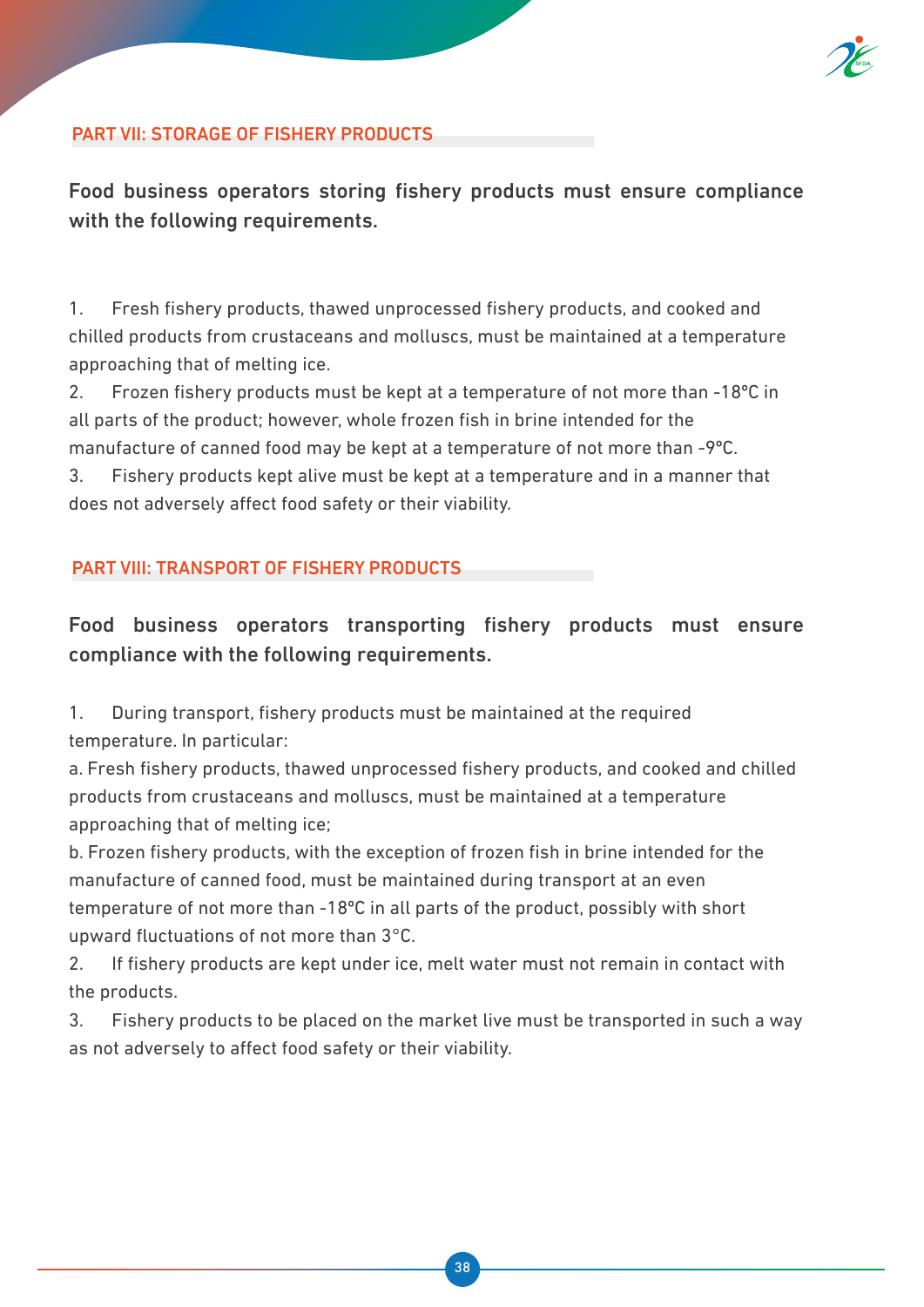

**Chapter XVII:** EGGS AND EGG PRODUCTS

### Part I: EGGS

1. At the producer's premises, and until sale to the consumer, eggs must be kept clean, dry and free of extraneous odour, effectively protected from shocks and out of direct sunshine.

2. Eggs must be stored and transported at a temperature, preferably at a constant degree of 25°C, that is best suited to assure optimal conservation of their hygiene properties.

3. Eggs must be delivered to the consumer within a maximum time limit of 21 days of laying.

### Part II: EGG PRODUCTS

### A. REQUIREMENTS FOR ESTABLISHMENTS

Food business operators must ensure that establishments for the manufacture of egg products are constructed, laid out and equipped so as to ensure separation of the following operations:

1) Washing, drying and disinfecting dirty eggs, where carried out;

2) Breaking eggs, collecting their contents and removing parts of shells and membranes; and

3) Operations other than those referred to in points 1 and 2.

### B. RAW MATERIALS FOR THE MANUFACTURE OF EGG PRODUCTS

Food business operators must ensure that raw materials used to manufacture egg products comply with the following requirements.

1. The shells of eggs used in the manufacture of egg products must be fully developed and contain no breaks. However, cracked eggs may be used for the manufacture of egg products if the establishment of production or a packing centre delivers them directly to a processing establishment, where they must be broken as soon as possible.

2. Liquid egg obtained in an establishment approved for that purpose may be used as raw material. Liquid egg must be obtained in accordance with the requirements of points 1, 2, 3, 4 and 7 of Part III.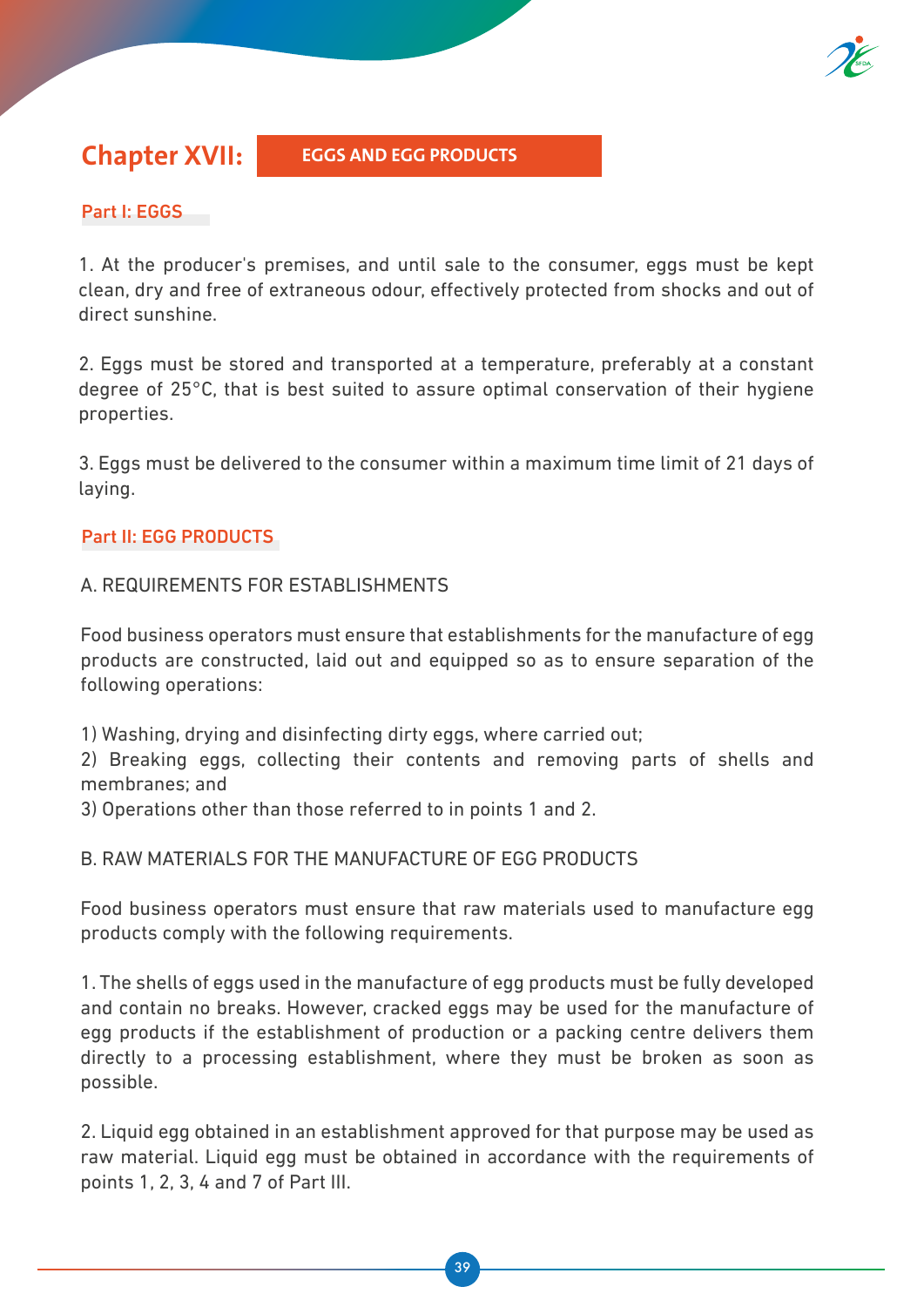### C. SPECIAL HYGIENE REQUIREMENTS FOR THE MANUFACTURE OF EGG **PRODUCTS**

Food business operators must ensure that all operations are carried out in such a way as to avoid any contamination during production, handling and storage of egg products, in particular by ensuring compliance with the following requirements.

1. Eggs must not be broken unless they are clean and dry.

2. Eggs must be broken in a manner that minimises contamination, in particular by ensuring adequate separation from other operations. Cracked eggs must be processed as soon as possible.

3. Eggs other than those of hens, turkeys or guinea fowl must be handled and processed separately. All equipment must be cleaned and disinfected before processing of hens', turkeys' and guinea fowls' eggs is resumed.

4. Egg contents may not be obtained by the centrifuging or crushing of eggs, nor may centrifuging be used to obtain the remains of egg whites from empty shells for human consumption.

5. After breaking, each particle of the egg product must undergo processing as quickly as possible to eliminate microbiological hazards or to reduce them to an acceptable level.

a. A batch that has been insufficiently processed may immediately undergo processing again in the same establishment, if this processing renders it fit for human consumption.

b. When a batch is found to be unfit for human consumption, it must be denatured so as to ensure that it is not used for human consumption.

6. Processing is not required for egg white intended for the manufacture of dried or crystallised albumin destined subsequently to undergo heat treatment.

7. If processing is not carried out immediately after breaking, liquid egg must be stored either frozen or at a temperature of not more than 4 °C. The storage period before processing at 4 °C must not exceed 48 hours. However, these requirements do not apply to products to be de-sugared, if de-sugaring process is performed as soon as possible.

8. Products that have not been stabilised so as to be kept at room temperature must be cooled to not more than 4 °C. Products for freezing must be frozen immediately after processing.